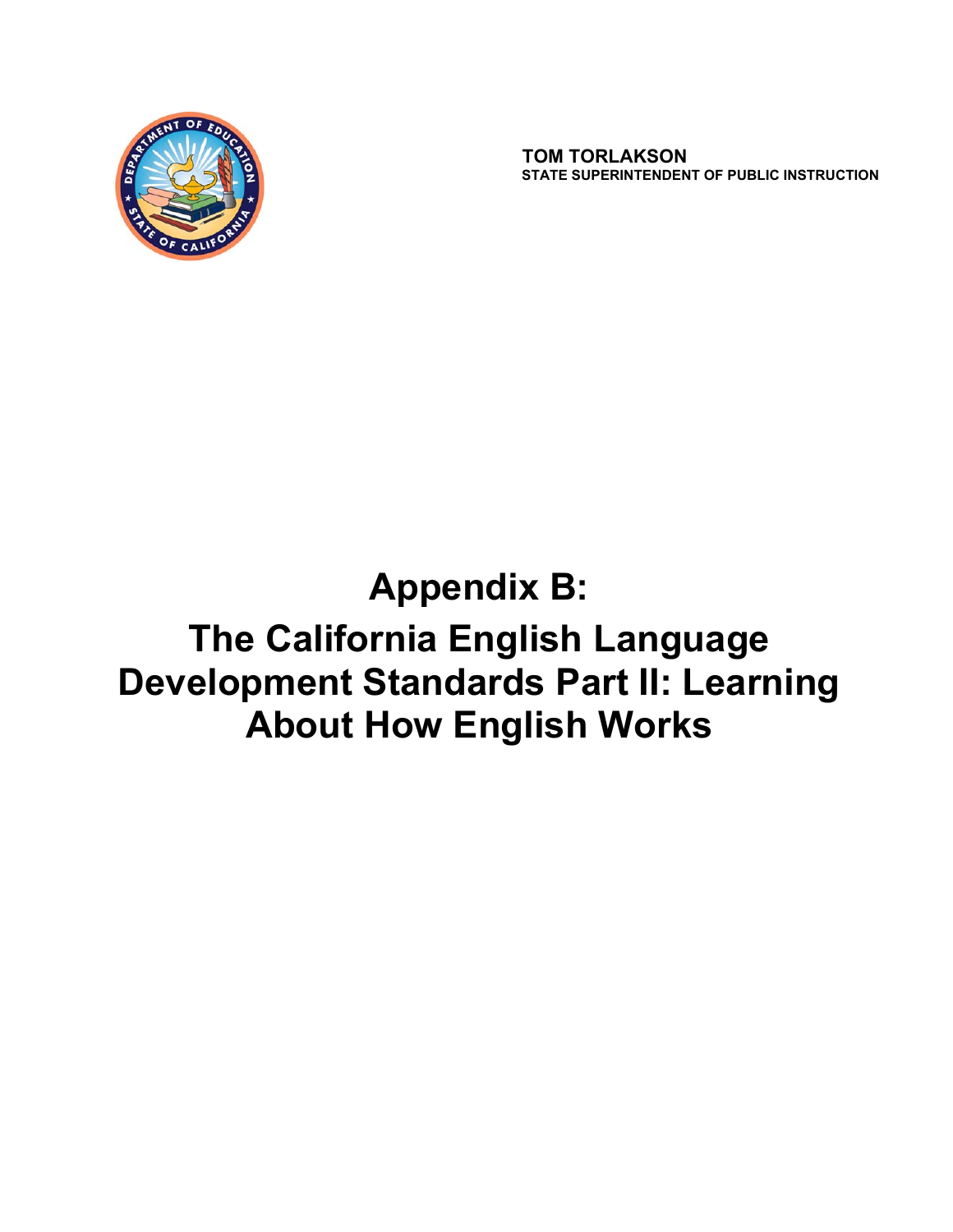## **The California English Language Development Standards Part II: Learning About How English Works**

#### **Challenges and Opportunities**

Many California teachers have observed that while their students who are English learners (ELs) develop everyday English quite rapidly and use it to communicate effectively in a variety of informal social situations, sometimes they struggle with tasks involving *academic English*, such as writing a logical argument, comprehending their science or history textbooks, or participating in an academic debate.<sup>1</sup> For K–12 settings, *academic English* broadly refers to the language used in school to help students develop content knowledge, skills, and abilities, and the language students are expected to use to convey their understanding and mastery of such knowledge, skills, and abilities.

Academic English is different from everyday, or informal, English. There are some features of academic English that cut across the disciplines, such as general academic vocabulary (e.g., *evaluate, infer, resist*), but there is also variation depending upon the discipline (in domainspecific vocabulary, for example). However, academic English encompasses much more than vocabulary. It also includes ways of structuring clauses, sentences, and whole written and oral texts that convey precision, show relationships between ideas, and present thinking in coherent and cohesive ways in order to achieve specific purposes (e.g., persuading, explaining, entertaining, describing) with different audiences in discipline-specific ways. Research has shown that not all children come to school equally prepared to engage with academic English.<sup>2</sup> However, research has also demonstrated that English learners can learn academic English, use it to achieve success in academic tasks across the disciplines, and build upon it to prepare for college and careers.

Part II of the California English Language Development Standards (CA ELD Standards): Learning About How English Works offers K–12 teachers a new perspective on how to support their EL students to develop understanding of and proficiency in using academic English. The goal of Part II of the CA ELD Standards is to guide teachers to support EL students, in ways appropriate to grade level and English language proficiency level, to (a) unpack meaning in written and oral texts they encounter across the disciplines in order to better comprehend them; and (b) make informed choices about how to use language appropriately, based on discipline, topic, purpose, audience, and task, when producing oral and written texts.

Part II offers something that has been largely absent in prior ELD standards: Attention to how the English language resources available to students are—and can be—used to make meaning and achieve particular communicative purposes. Such visibility is intended to support teachers to make transparent for their students the linguistic features of English in ways that support disciplinary literacy. This new perspective emphasizes the interrelated roles of *content knowledge*, *communicative purposes* for using English (e.g., recounting a family event, explaining a scientific phenomenon, describing a historical event, arguing for a position), and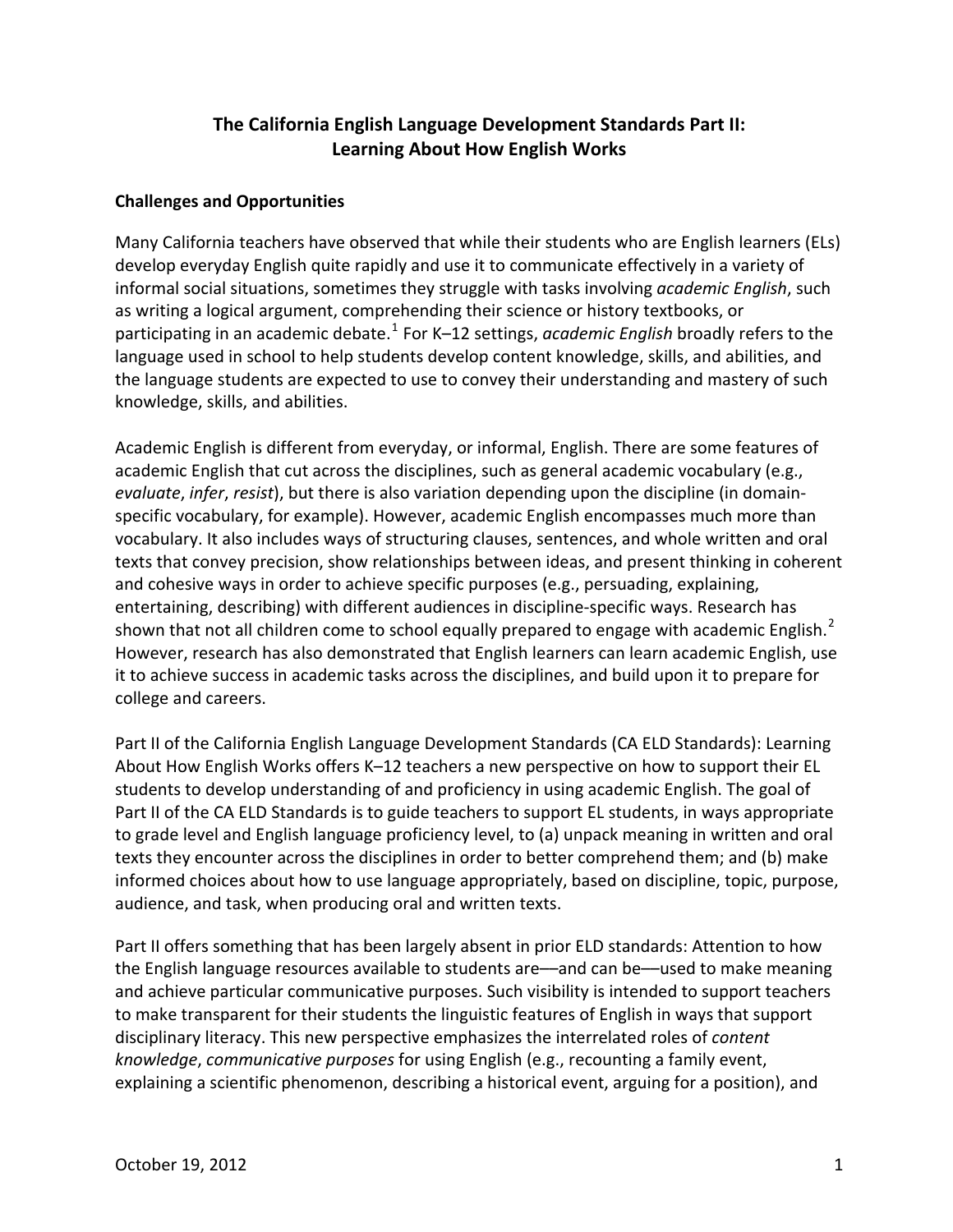the *linguistic resources* writers or speakers can choose depending upon content, purpose, and audience. Part II focuses on the social actions that deep knowledge about language affords us:

- representing our experiences and expressing our ideas effectively,
- $\bullet$  interacting with a variety of audiences, and
- structuring our messages in intentional and purposeful ways.

While the development of everyday English is important for comprehensive English language development, Part II focuses primarily on academic registers<sup>3</sup> of English because of their prominence in California's Common Core Content Standards for English Language Arts and Literacy in History/Social Studies, Science and Technical Subjects (referred to hereafter as the Common Core State Standards), and their importance for college and career readiness.

It is critical to understand that, although presented separately in order to draw educators' attention to it, the focus on understanding how English works in Part II is *integral to* and *inseparable from* EL students' development of meaning-making and purposeful interaction as delineated in Part I of the CA ELD Standards: Interacting in Meaningful Ways. This approach parallels that of the Common Core State Standards themselves, which identify a strand for language standards, but as Appendix A of the Common Core State Standards' national release (referred to hereafter as Appendix A) notes, "the inclusion of Language standards in their own strand should not be taken as an indication that skills related to conventions, effective language use, and vocabulary are unimportant to reading, writing, speaking, and listening; indeed, they are inseparable from such contexts" (p. 28). $4$ 

In the following section, some illustrative language demands present in the Common Core State Standards are identified and discussed. Next, some key differences between everyday and academic English registers are presented, along with an explanation about how teaching students about language can support their development of academic English. This is followed by a discussion about how Part II of the CA ELD Standards is organized, how it aligns with the Common Core State Standards, and how it works in tandem with Part I of the CA ELD Standards to ensure that all teachers support their EL students' linguistic and academic development in a more aligned and comprehensive way.

#### **Language Demands in the Common Core State Standards and Corresponding Structure of California English Language Development Standards**

The Common Core State Standards set high expectations for all students to participate in academic discourse across the disciplines. Among other things, students are called on to sustain dialogue on a range of topics and in a variety of content areas, interpret the meaning of informational and literary texts, explain their thinking and build on others' ideas, construct arguments and justify their positions persuasively with sound evidence, and effectively produce written and oral texts in a variety of disciplines for a variety of audiences and purposes.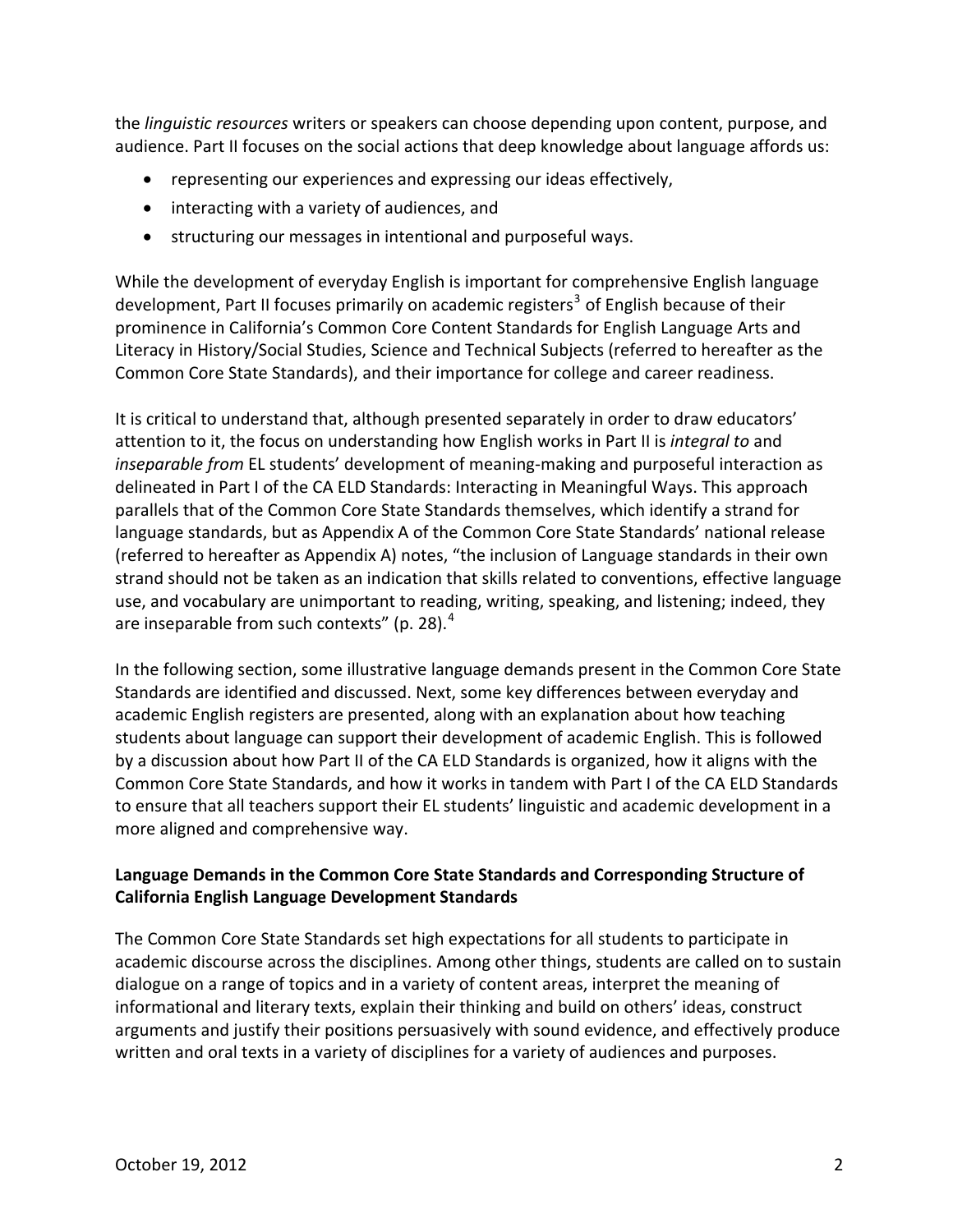The CA ELD Standards respond to these demands by conceptualizing language as a complex, dynamic, and social meaning-making resource. Part I of the CA ELD Standards focuses primarily on how EL students interact in meaningful ways to develop academic registers of English while engaged in intellectually challenging, interactive, and dialogue-rich contexts.

In addition, the Common Core State Standards set expectations for all students to develop an understanding about how the English language works and apply this understanding to reading/listening/viewing and writing/speaking/creating oral and written texts. One area in which developing an understanding about how English works can help students is reading complex texts. Appendix A emphasizes the importance of text complexity in reading achievement. Complex informational texts, in particular, are characterized by *discipline-specific content knowledge and the related language used to convey this content meaning*, including ambiguous or abstract meanings, potentially unfamiliar grammatical structures (e.g., complex sentences with long noun phrases), and general academic and domain-specific vocabulary.<sup>5</sup>

Appendix A provides a research- and evidence-based rationale for the importance of grammar and vocabulary instruction to reading comprehension, writing, and speaking and listening. General academic and domain-specific vocabulary plays a key role in both the Common Core State Standards and the CA ELD Standards since research has repeatedly identified vocabulary knowledge as a critical and powerful factor underlying language and literacy proficiency, particularly disciplinary literacy, for EL students.<sup>6</sup>

Regarding grammar, Appendix A notes that grammar and usage development rarely follows a linear path, and that former errors may reappear as students synthesize new grammatical and usage knowledge with their current knowledge. As do the Common Core State Standards, the CA ELD Standards acknowledge this recursive, ongoing nature of grammatical knowledge development, through a spiraling of specific knowledge about English language resources that should be taught with increasing levels of sophistication through the grades and across English language proficiency levels. This knowledge includes developing an awareness of differences between everyday and disciplinary English and between different varieties of English, including their grammatical structures and usage; understanding the purposes for using specific grammatical features in particular disciplines and text types; and knowing how to use knowledge of grammar to comprehend complex academic texts.

In particular, Part II of the CA ELD Standards draws from current research demonstrating that teaching about the grammatical patterns of academic English in intellectually engaging ways that are contextualized in disciplinary knowledge promotes EL students' reading comprehension and writing development.<sup>7</sup>

Because of their importance in the development of academic English and, critically, the way they interact with discourse and meaning-making in the disciplines, vocabulary and grammar are prominently featured in both the Common Core State Standards and the CA ELD Standards. The authors of Appendix A underscore this prominence in referring to how students should be taught about language: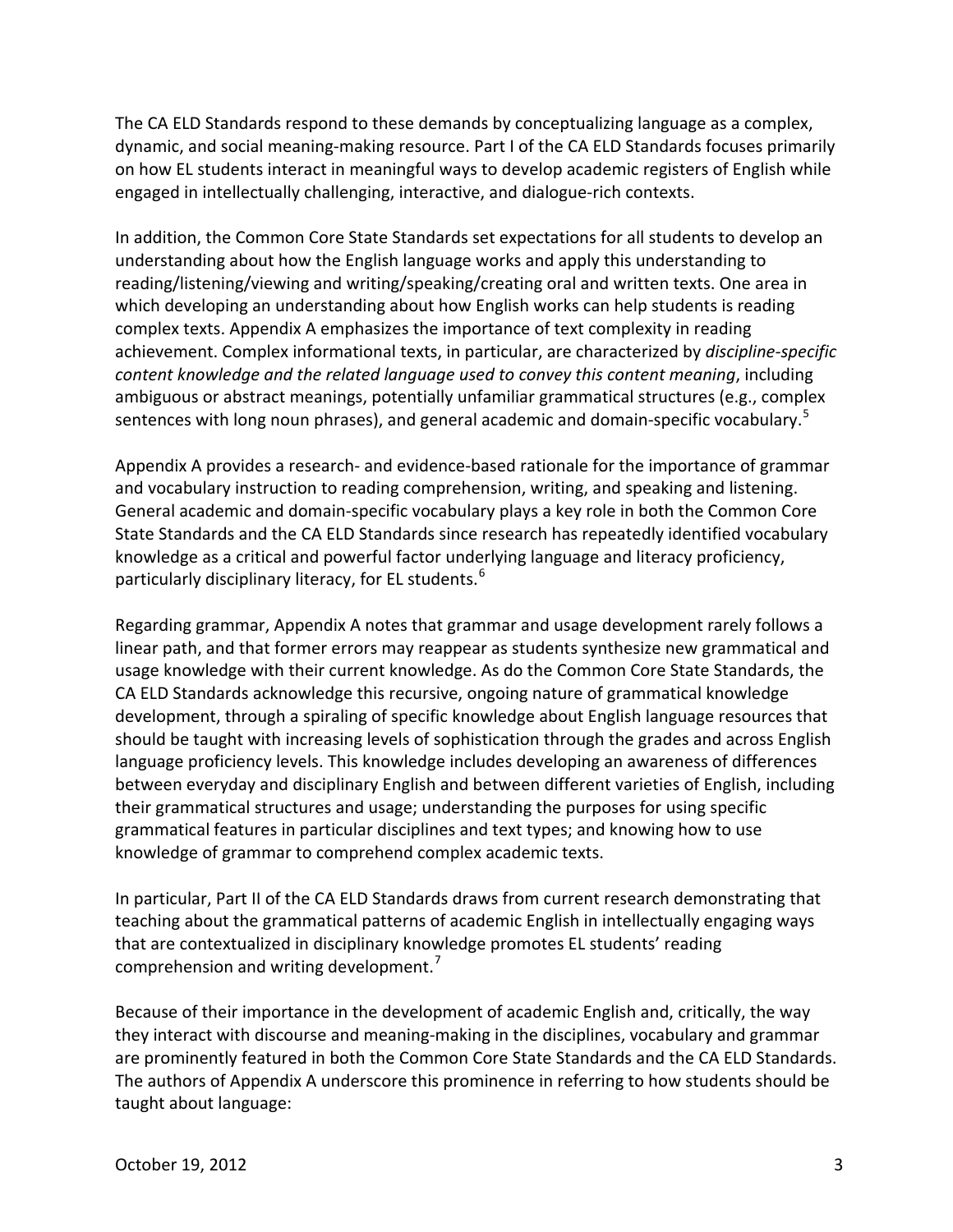"If they are taught simply to vary their grammar and language to keep their writing 'interesting,' they may actually become more confused about how to make effective language choices. $8...$  As students learn more about the patterns of English grammar in different communicative contexts throughout their K–12 academic careers, they can develop more complex understandings of English grammar and usage. Students can use this understanding to make more purposeful and effective choices in their writing and speaking and more accurate and rich interpretations in their reading and listening." (p. 29)

The following examples are a small sample of where specific language demands related to text complexity and grammatical and vocabulary knowledge appear in the Common Core State Standards at various grade levels and across domains:

#### **Reading**

RL.1.5: $9$  "Explain major differences between books that tell stories and books that give information, drawing on a wide reading of a range of text types."

RI.3.8: "Describe the logical connection between particular sentences and paragraphs in a text (e.g., comparison, cause/effect, first/second/third in a sequence)."

The first example (RL.1.5) sets expectations for first-graders to distinguish and explain differences between text types. This necessitates, at minimum, an understanding about how informational texts, such as science explanations, are structured differently from narrative texts, such as stories. The second example (RI.3.8) sets expectations for third-graders to develop an understanding about how language is used throughout a text to create cohesion.<sup>10</sup> The following example sets expectations for fourth graders to understand how to shift between informal and formal registers to meet the expectations of particular contexts: $^{11}$ 

#### **Speaking & Listening**

SL.4.6: "Differentiate between contexts that call for formal English (e.g., presenting ideas) and situations where informal discourse is appropriate (e.g., small-group discussion); use formal English when appropriate to task and situation."

This shifting between registers requires, among other things, an understanding about which vocabulary and grammatical structures to use to convey understanding of the subject matter and topic in question, how to interact with the audience, how to organize the information, and what kind of communicative method to use (e.g., text message, formal presentation, a side conversation). From this perspective, grammatical and lexical choices can be said to be highly dependent upon context.

As they move up through the grades and into secondary schooling, students are expected to draw on their knowledge about how to use particular linguistic resources (e.g., vocabulary,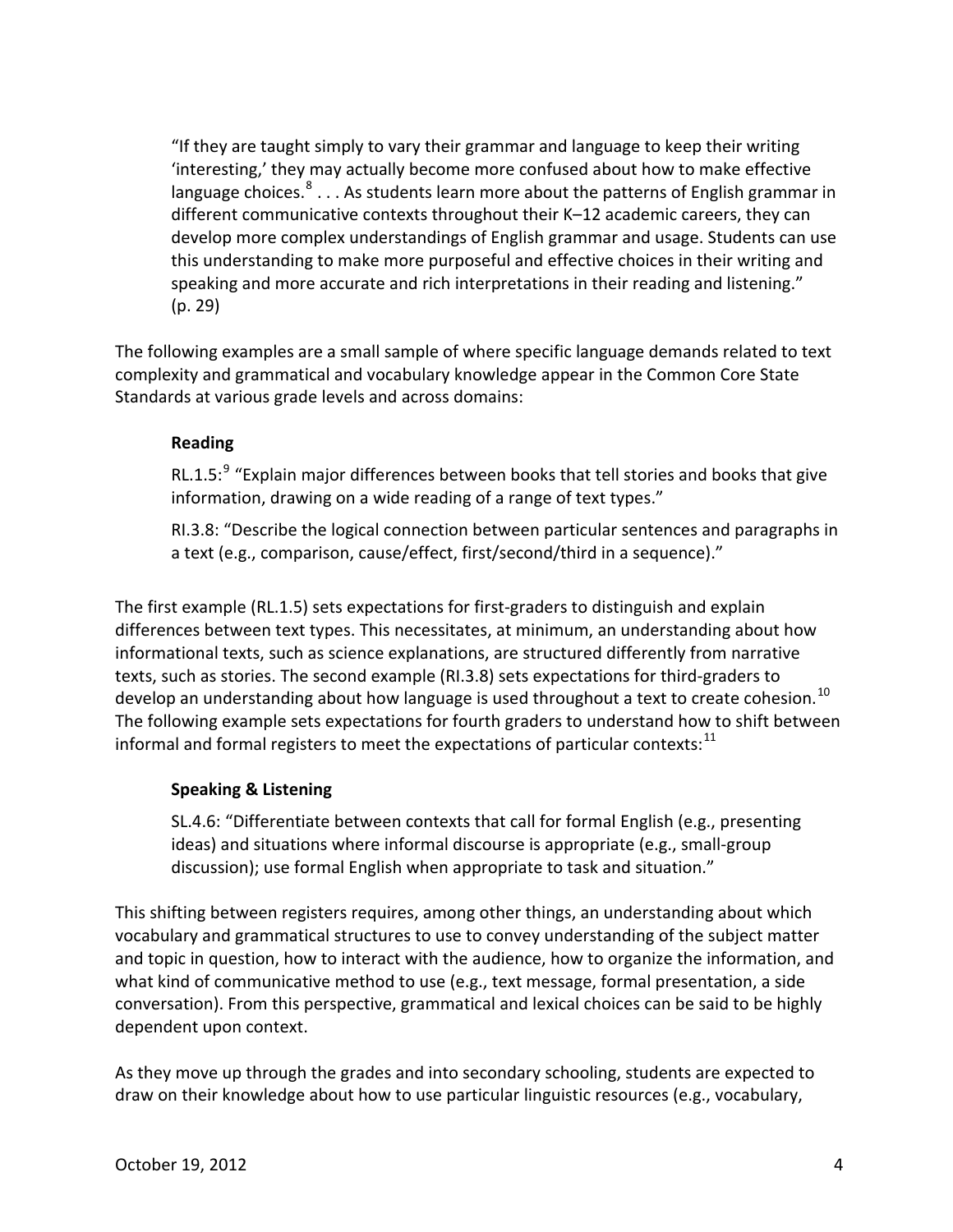clause combining, expanded noun phrases) in increasingly sophisticated ways to achieve specific academic purposes (e.g., arguing for a position), as the following examples demonstrate:

#### **Writing**

W.8.1: "Write arguments to support claims with clear reasons and relevant evidence.

- a) Introduce claim(s), acknowledge and distinguish the claim(s) from alternate or opposing claims, and organize the reasons and evidence logically.
- b) Support claim(s) with logical reasoning and relevant evidence, using accurate, credible sources and demonstrating an understanding of the topic or text.
- c) Use words, phrases, and clauses to create cohesion and clarify the relationships among claim(s), counterclaims, reasons, and evidence.
- d) Establish and maintain a formal style.
- e) Provide a concluding statement or section that follows from and supports the argument presented."

#### **Language**

L.11-12.3: "Apply knowledge of language to understand how language functions in different contexts, to make effective choices for meaning or style, and to comprehend more fully when reading or listening.

a) Vary syntax for effect, consulting references . . . for guidance as needed; apply an understanding of syntax to the study of complex texts when reading."

As these examples illustrate, the Common Core State Standards set high expectation for students to use English in advanced ways across the disciplines. These expectations represent significant shifts from previous standards, and they necessitate key shifts in the CA ELD Standards. Some of these key shifts are shown in Table 1.

#### **Table 1: Key shifts from the 1999 CA ELD Standards to the 2012 CA ELD Standards**

| 1999 CA ELD Standards<br><b>FROM THE IDEA OF </b>                                  | → | 2012 CA ELD Standards<br>TO UNDERSTANDING                                                                                             |
|------------------------------------------------------------------------------------|---|---------------------------------------------------------------------------------------------------------------------------------------|
| English as a set of rules                                                          | → | English as a meaning-making resource with different<br>language choices based on discipline, topic, audience, task,<br>and purpose    |
| Grammar as syntax, separate from<br>meaning, with discrete skills at the<br>center | → | An expanded notion of grammar as encompassing<br>discourse, text structure, syntax, and vocabulary and as<br>inseparable from meaning |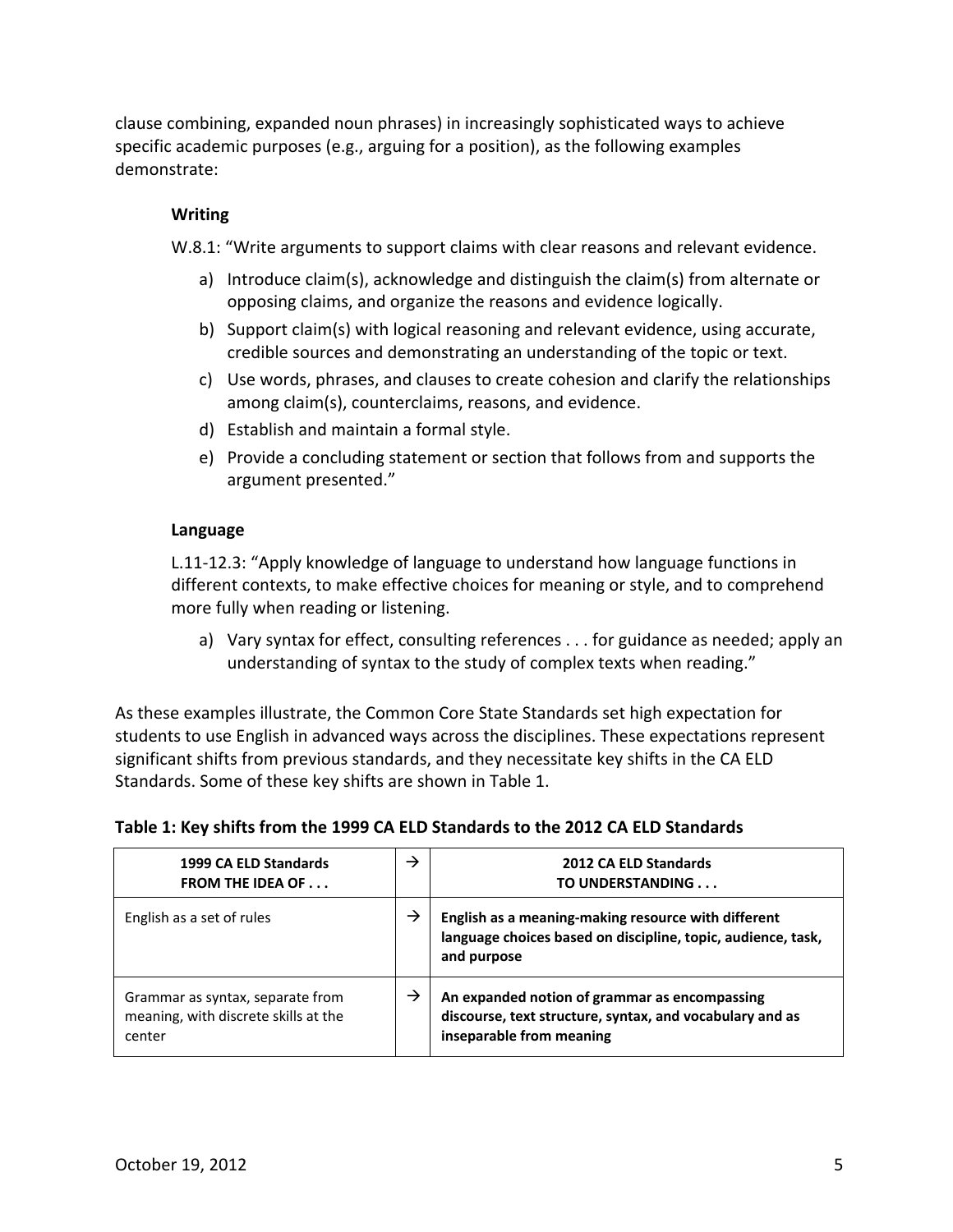| 1999 CA ELD Standards<br><b>FROM THE IDEA OF </b>                                                               | $\rightarrow$ | <b>2012 CA ELD Standards</b><br>TO UNDERSTANDING                                                                                                                      |
|-----------------------------------------------------------------------------------------------------------------|---------------|-----------------------------------------------------------------------------------------------------------------------------------------------------------------------|
| Language acquisition as an individual<br>and lockstep linear process                                            | $\rightarrow$ | Language acquisition as a nonlinear, spiraling, dynamic, and<br>complex social process where meaningful interaction with<br>others is essential                       |
| Language development focused on<br>accuracy and grammatical correctness                                         | $\rightarrow$ | Language development focused on interaction,<br>collaboration, comprehension, and communication with<br>strategic scaffolding to guide appropriate linguistic choices |
| Simplified texts and activities, often<br>separate from content knowledge, as<br>necessary for learning English | $\rightarrow$ | Complex texts and intellectually challenging activities<br>focused on content knowledge building as critical and<br>essential for learning academic English           |

A key goal of the CA ELD Standards is to support EL students to develop advanced proficiencies with academic English as they are also developing content knowledge across the disciplines. The following section provides a discussion of some ways that teachers can support their EL students to develop these proficiencies.

#### **Supporting English Language Students to Develop Academic English**

Part II of the CA ELD Standards is necessarily contextualized in the type of instruction called for in Part I, which emphasizes a clear focus on content knowledge and purposeful language development and use. As they progress through the grades, ELs will be expected to move increasingly from everyday English to academic English. This shift from more everyday to more academic registers requires an understanding about how English works on a variety of levels, including the text, sentence, clause, phrase, and word levels.

#### *TextͲLevel Understandings*

One understanding that ELs can begin to acquire as early as kindergarten is how different text types are structured. For example, a story is typically structured in three main stages: orientation, complication, and resolution. In the orientation stage, the author *orients* the reader to the story by providing information on the characters and setting, and also by setting up the plot. In the complication stage, the author introduces some kind of plot twist that complicates the situation and that must be resolved in some way. In the resolution stage, the author ties everything up neatly by *resolving* the complication and sometimes by offering a moral to the story or a lesson to be learned. This isn't the only way a story can be structured, but this organization illustrates the basic features of many stories students encounter in school, especially in the elementary grades. When students are aware of the text structure of stories, they're in a better position to (a) comprehend stories read to them or read independently, and also (b) write their own stories, meeting the expectations of story text structure.

As students progress through the grades and into secondary schooling, the academic texts they are expected to comprehend and produce become more varied and complex. The academic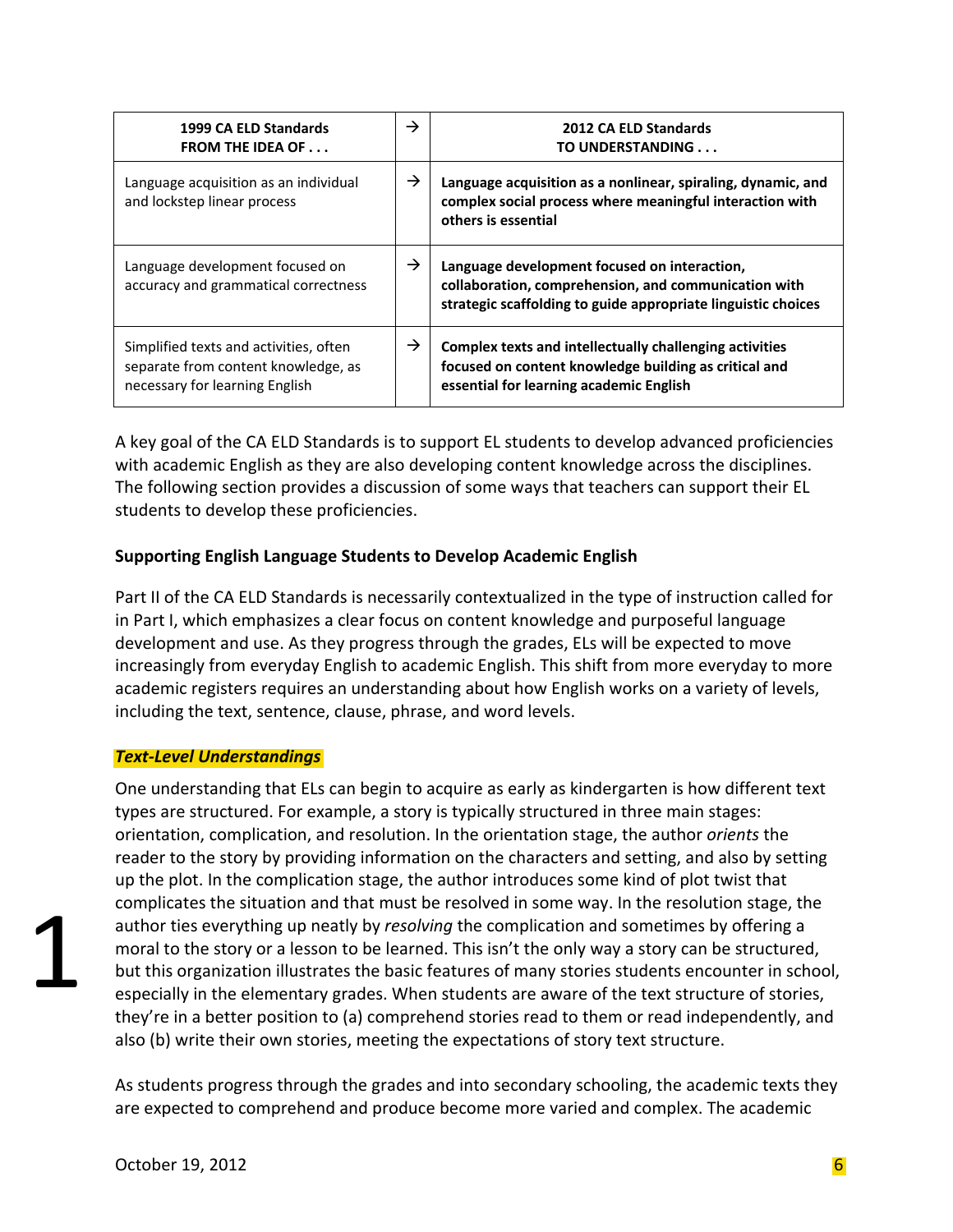texts students encounter in middle and high school are dense with meaning, authoritatively presented, and highly structured.<sup>12</sup> These characteristics are part of what distinguishes academic English from more informal, everyday ways of using English. One academic text type that is prominently featured in the Common Core State Standards and in the CA ELD Standards is argument.<sup>13</sup> We write arguments to persuade others to think or act in a certain way, to discuss different viewpoints on an issue, or to assess or evaluate ideas, texts, events, etc. Particularly in secondary settings, English learners need to understand how various types of successful arguments are structured so that they can better understand the arguments they read and produce arguments that meet the expectations of the Common Core State Standards, the CA ELD Standards, and other content standards.

Working with students to understand argument text structure is necessarily contextualized in intellectually challenging content. In order to take a stand and argue for or against something, students must build knowledge of the content and topic, have opportunities to talk about their ideas, and develop the linguistic resources they'll need to convey their thinking. Some ways to foster these practices are illustrated in a unit a middle school English teacher taught on the benefits and costs of conventional and organic farming, which culminated with students writing arguments. Over the course of the unit, the class read multiple primary sources and viewed several documentaries on the history of farming and recent developments in sustainable and organic agriculture. The students engaged in collaborative discussions where they debated the content in the texts, analyzed and evaluated the meaning and validity of written arguments on the topic, learned domain-specific and general academic vocabulary they'd need to present their ideas, as well as other ways of using language to present their ideas persuasively, and delivered oral presentations on particular aspects of the topic, such as the use of pesticides in farming.

Another important activity the teacher guided the students through multiple times was analyzing the text structure of arguments, including the stages that are typically found in written arguments (e.g., providing a position statement, stating the issue, making several points supported by evidence, reiterating the position). The teacher also highlighted the particular language features that made the text more cohesive, or made it "hang together" (e.g., connecting or transition words). As the unit progressed, students built up the points and evidence of their arguments, and the culminating activity was for each student to take a position and pull their arguments together in the form of an editorial for the school newspaper. Figure 1 shows an example of the type of argument a teacher might guide students to analyze in order to make explicit the text structure of arguments while also maintaining a clear focus on content knowledge and meaning.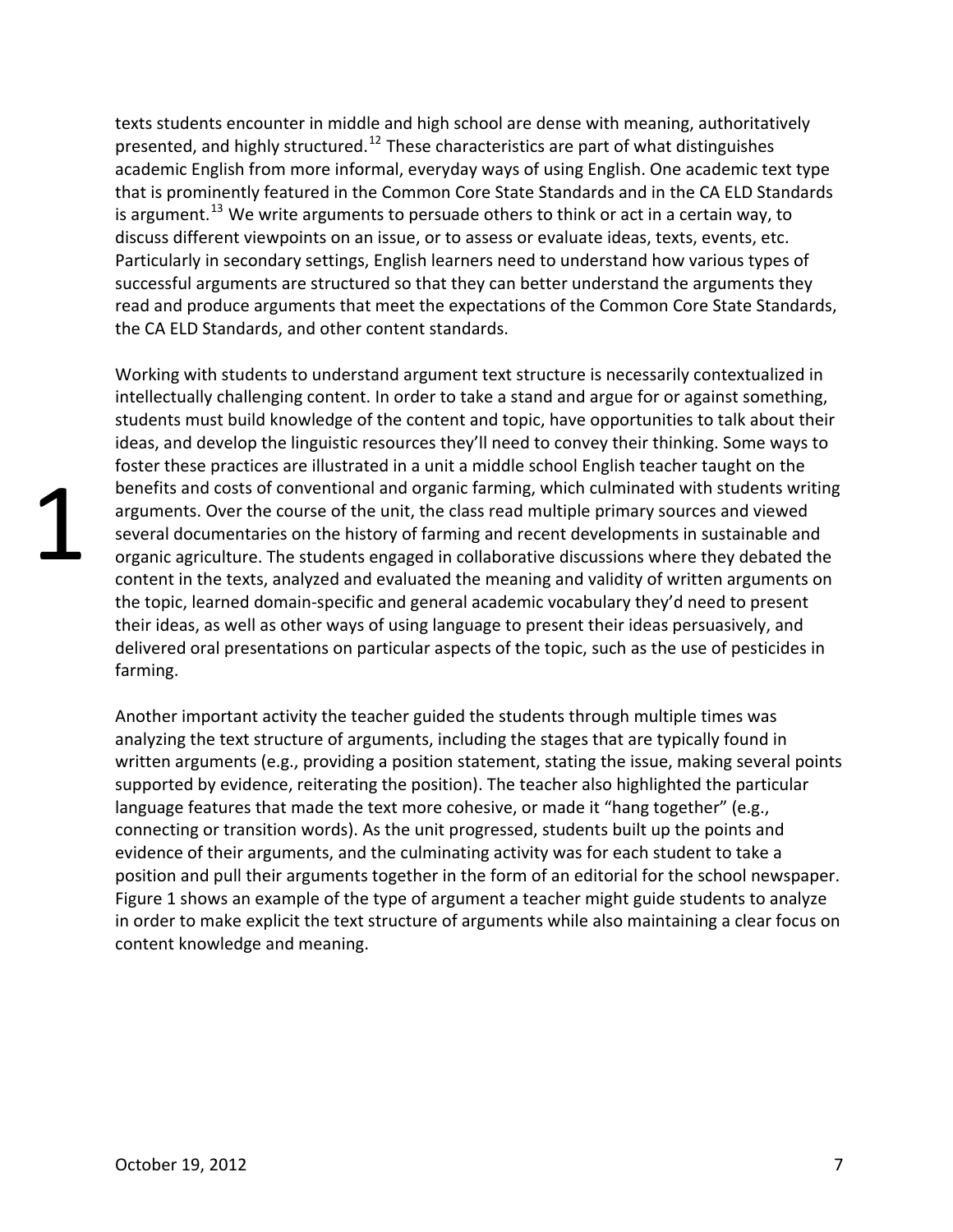| <b>Argument Text Structure</b>           |                                                                                                                                                                                                                                                                                                                                                                                                                                                                                                                                                                                                                                                                                                                                                                                                                                                                                   |  |  |  |  |
|------------------------------------------|-----------------------------------------------------------------------------------------------------------------------------------------------------------------------------------------------------------------------------------------------------------------------------------------------------------------------------------------------------------------------------------------------------------------------------------------------------------------------------------------------------------------------------------------------------------------------------------------------------------------------------------------------------------------------------------------------------------------------------------------------------------------------------------------------------------------------------------------------------------------------------------|--|--|--|--|
|                                          | Text: Middle School Newspaper Editorial                                                                                                                                                                                                                                                                                                                                                                                                                                                                                                                                                                                                                                                                                                                                                                                                                                           |  |  |  |  |
| <b>Stages</b>                            | <b>Our School Should Serve Organic Foods</b>                                                                                                                                                                                                                                                                                                                                                                                                                                                                                                                                                                                                                                                                                                                                                                                                                                      |  |  |  |  |
|                                          |                                                                                                                                                                                                                                                                                                                                                                                                                                                                                                                                                                                                                                                                                                                                                                                                                                                                                   |  |  |  |  |
|                                          |                                                                                                                                                                                                                                                                                                                                                                                                                                                                                                                                                                                                                                                                                                                                                                                                                                                                                   |  |  |  |  |
| Position<br>Statement<br>Issue<br>Appeal | All students who come to Rosa Parks Middle School deserve to be served healthy, safe, and delicious<br>food. Organic foods are more nutritious and safer to eat than non-organic foods, which are treated<br>with pesticides. Our school should serve only organic foods because it's our basic right to know that<br>we're being taken care of by the adults in our school. Organic foods might be more expensive than<br>non-organic foods, but I think we can all work together to make sure that we eat only the healthiest<br>foods, and that means organic.                                                                                                                                                                                                                                                                                                                 |  |  |  |  |
| Arguments<br>Point A<br>Elaboration      | Eating organic foods is safer for you because the crops aren't treated with chemical pesticides like<br>non-organic crops are. According to a recent study by Stanford University, 38% of non-organic<br>produce had pesticides on them compared with only 7% of organic produce. Some scientists say that<br>exposure to pesticides in food is related to neurobehavioral problems in children, like ADHD. Other<br>studies show that even low levels of pesticide exposure can hurt us. I definitely don't want to take<br>the risk of poisoning myself every time I eat lunch.                                                                                                                                                                                                                                                                                                 |  |  |  |  |
| Point B<br>Elaboration                   | Organic food is more nutritious and healthier for your body. The Stanford University study also<br>reported that organic milk and chicken contain more omega-3 fatty acids than non-organic milk and<br>chicken. Omega-3 fatty acids are important for brain health and also might help reduce heart<br>disease, so we should be eating foods that contain them. According to Michael Pollan and other<br>experts, fruits and vegetables grown in organic soils have more nutrients in them. They also say that<br>eating the fruits and vegetables close to the time they were picked preserves more nutrients. This is<br>a good reason to get our school food from local organic farms. Eating local organic foods helps keep<br>us healthier, and it also supports the local economy. We might even be able to get organic crops<br>cheaper if we work more with local farms. |  |  |  |  |
| Point C<br>Elaboration                   | Organic foods are better for the environment and for the people who grow the food. Farmers who<br>grow organic produce don't use chemicals to fertilize the soil or pesticides to keep away insects or<br>weeds. Instead, they use other methods like beneficial insects and crop rotation. This means that<br>chemicals won't run off the farm and into streams and our water supply. This helps to protect the<br>environment and our health. In addition, on organic farms, the farmworkers who pick the food aren't<br>exposed to dangerous chemicals that could damage their health. This isn't just good for our school.<br>It's something good we should do for ourselves, other human beings, and the planet.                                                                                                                                                             |  |  |  |  |
| Reiteration of<br>Appeal                 | To put it simply, organic foods are more nutritious, safer for our bodies, and better for the<br>environment. But there's another reason we should go organic. It tastes better. Non-organic food<br>can sometimes taste like cardboard, but organic food is always delicious. When I bite into an apple or<br>a strawberry, I want it to taste good, and I don't want a mouthful of pesticides. Some people might                                                                                                                                                                                                                                                                                                                                                                                                                                                                |  |  |  |  |

## **Figure 1: Argument Text Structure Example––Middle School\***

\* Used with permission from WestEd's English Language and Literacy Acceleration (ELLA) project.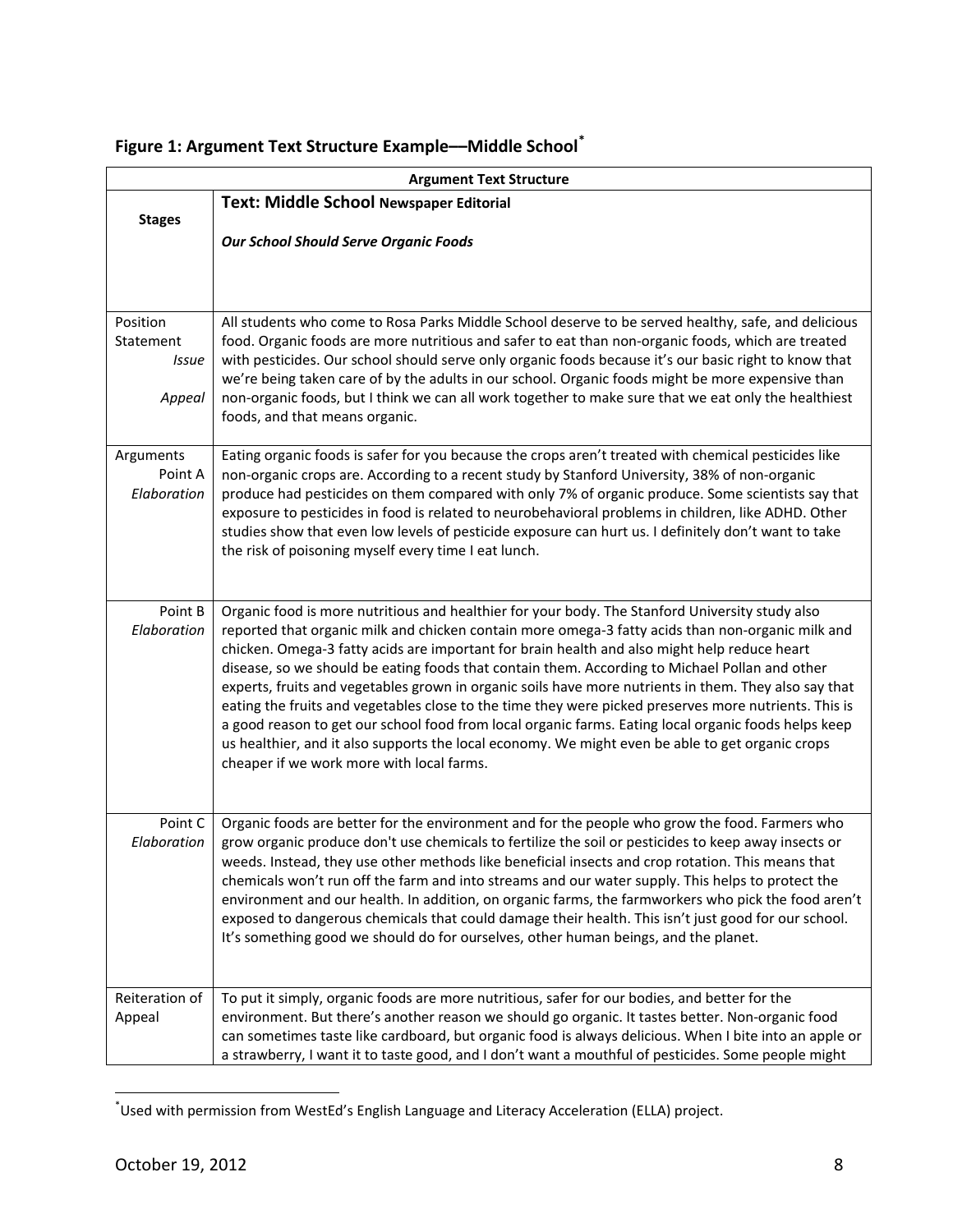say that organic is too expensive. I say that we can't afford to risk the health of students at this school by not serving organic foods. Therefore, we must find a way to make organic foods part of our school lunches.

Clearly, this type of writing requires time for students to develop. Students need time to learn and interpret the content, time to analyze and evaluate the content of arguments, time to discuss and debate their ideas, and time to build the language resources necessary to write arguments. By the same token, students who understand how an argument is structured–– through classroom activities such as analyzing and evaluating models of arguments, jointly constructing arguments as a class or with peers, and producing multiple drafts of arguments with opportunities to revise and edit based on useful feedback––are in a better position to comprehend the arguments they read in school and to produce arguments that meet their teachers' expectations.

Students also need to understand how writers and speakers make their texts cohesive. Cohesion refers to how information unfolds, or flows, throughout a text and how the text "hangs together." A cohesive text is created through the selection of a variety of language resources, such as referring back or forward in the text to people, ideas, or things using pronouns or synonyms (e.g., replacing "farmers" with the pronoun "they" or "people" with "human beings") or linking chunks of text with text connectives (e.g., *instead*, *in addition*, *to put it simply*) in order to signal shifts in meaning in the text, among other cohesive language resources.

One important focus that teachers need to maintain when teaching their students to better understand text structure and cohesion is *meaning*. The whole purpose of writing an argument is to persuade others to think or do something, and a successful argument involves more than structure. It also involves a range of language resources that are useful for conveying meaning. In the case of argument, language resources that are especially effective are those that are associated with persuasion, including an appeal to people's humanity (*our* basic right to be taken care of; that farmworkers aren't exposed to dangerous chemicals), building a sense of community (*our school*; the use of the pronoun we), and the use of modality to establish authority and temper statements (*we should* do this, organic food *might be* more expensive, *we must*, *definitely*). Teachers who are aware of text structure, cohesive language resources, and language that makes arguments more persuasive are in a better position to support their students to write convincing arguments that are well supported by good reasons and evidence.

#### *SentenceͲand ClauseͲLevel Understandings*

In addition to understanding text structure and cohesion, students need to learn to analyze how sentences are constructed in particular ways to convey meaning effectively in different contexts. For example, a student might tell her friend, "Polluting the air is wrong, and I think people should really stop polluting," which is a perfectly appropriate way to express this idea to a peer in an informal interaction. However, this idea will likely be presented in a different way in a textbook or journal article and may be articulated as "Although many countries are

1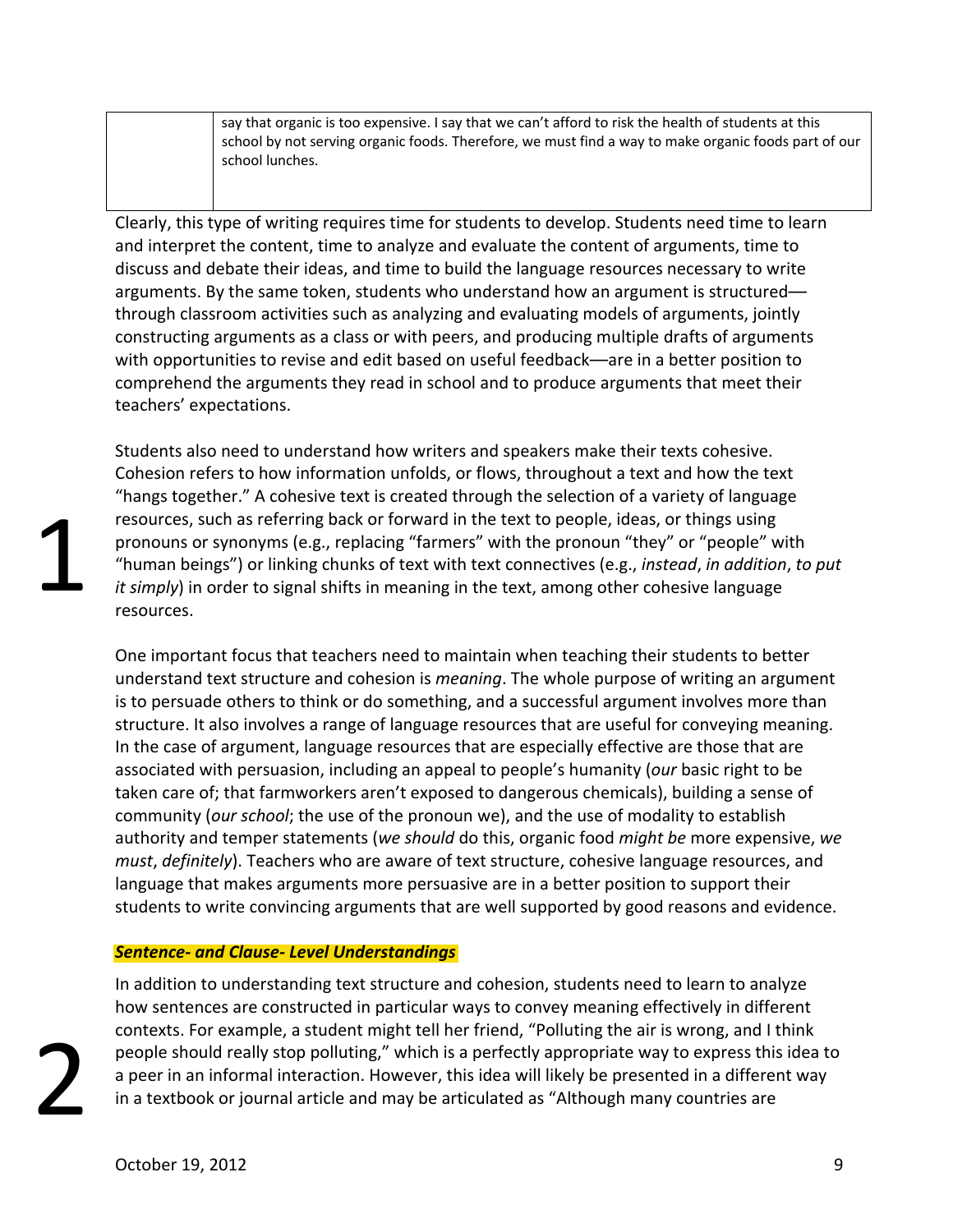addressing pollution, environmental degradation continues to create devastating human health problems each year." This shift from more "spoken" or commonsense ways of expressing ideas or phenomena to more "written" or specialized ways requires students to develop content knowledge (in this case, knowledge about the consequences of various types of pollution and what countries around the world are doing about it) along with the language needed for humans to express (or comprehend) this understanding. This is one reason developing full proficiency in English cannot occur in isolation from content learning.

Academic English includes a variety of *linguistic resources* that are different from those we use in everyday informal interactions in English. The particular linguistic resources used in academic texts in the different disciplines vary, but in general, academic texts tend to include a higher proportion of general academic and domain-specific vocabulary, complex sentences that connect ideas with subordinating conjunctions (e.g., *although*, *rather than*, *in order to*), expanded noun phrases, and longer stretches of discourse that are tightly organized depending upon their text type and disciplinary area. Teachers can draw students' attention to these linguistic resources in order to make them more transparent and understandable. Table 2 illustrates some of the ways in which everyday English registers differ from academic English registers.

| <b>Everyday English Registers</b>                                                                       | <b>Academic English Registers</b>                                                                                                                           |
|---------------------------------------------------------------------------------------------------------|-------------------------------------------------------------------------------------------------------------------------------------------------------------|
| "Polluting the air is wrong, and I think people<br>should really stop polluting."                       | "Although many countries are addressing pollution,<br>environmental degradation continues to create<br>devastating human health problems each year."        |
| <i>Register:</i> More typical of spoken (informal) English                                              | <i>Register:</i> More typical of written (formal) English                                                                                                   |
| Background knowledge: More typical of everyday<br>interactions about commonsense things in the<br>world | Background knowledge: Specialized or content-rich<br>knowledge about topics, particularly developed<br>through school experiences and wide reading          |
| Vocabulary: Fewer general academic and domain-<br>specific words (pollute, pollution)                   | Vocabulary: More general academic words<br>(address, although, devastating) and domain-<br>specific words/phrases (environmental<br>degradation, pollution) |
| Sentence: Compound sentence                                                                             | Sentence: Complex sentence                                                                                                                                  |
| Clauses: Two independent clauses connected with<br>a coordinating conjunction (and)                     | Clauses: One independent clause and one<br>dependent clause connected with a subordinating<br>conjunction (although) to show concession                     |

#### **Table 2: Differences between Everyday and Academic Registers**

While both of these sentences are grammatically correct and could be used as the thesis statement in an argument, the sentence in the "Academic English Registers" column better meets those expectations established in the Common Core State Standards for writing an argument in secondary settings. In addition, this example illustrates how *academic English is not just everyday English translated into an academic register*. Rather, it requires *both* content *and* linguistic knowledge, which is one reason it has been widely argued that content and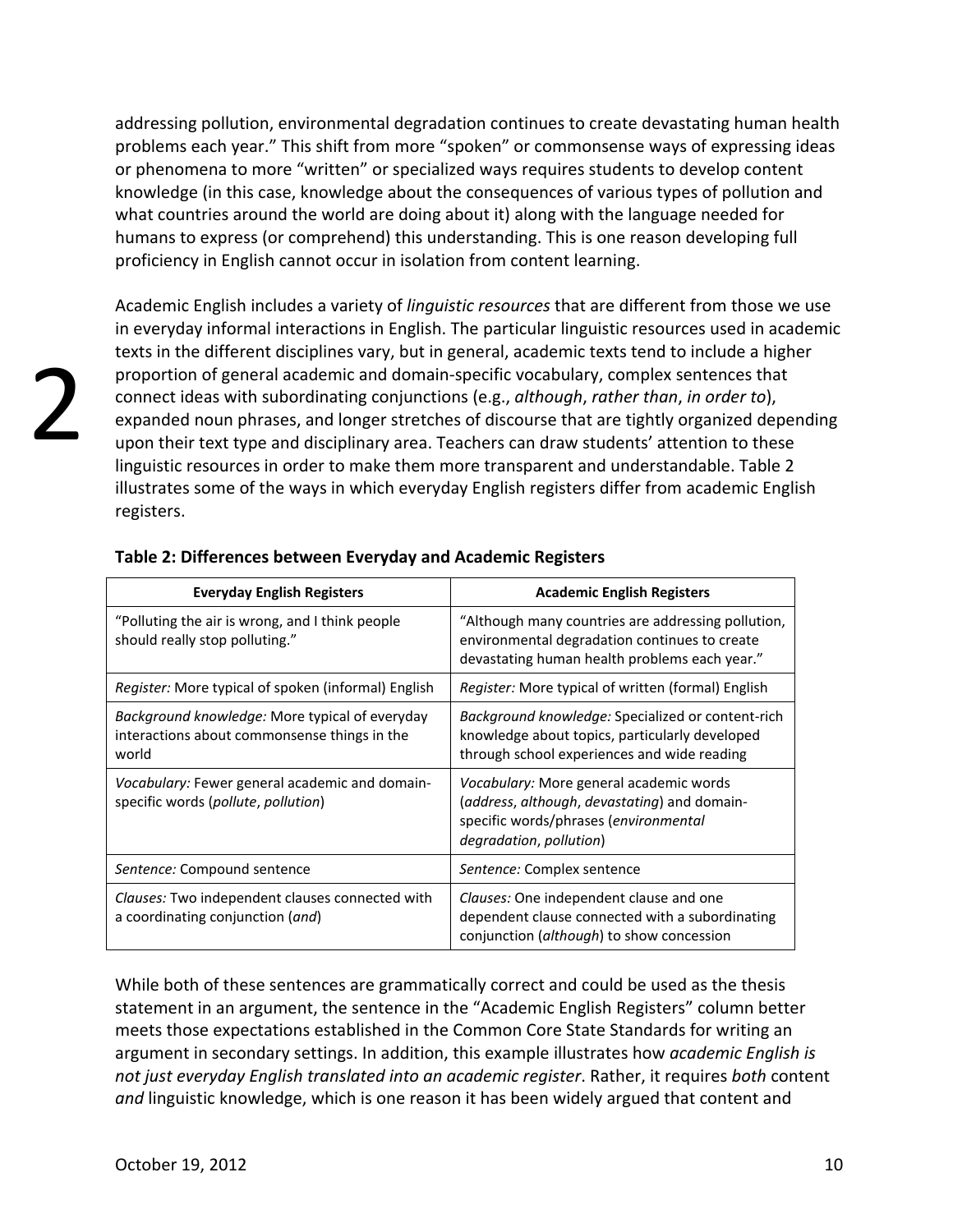language are inextricably linked. Content knowledge is embedded in language, and language conveys content in particular ways. Correspondingly, Part II of the CA ELD Standards should not be applied––whether in instruction or assessment––in ways that isolate language use from the purposeful meaning-making and interaction presented in Part I.

The CA ELD Standards allow teachers to focus on critical linguistic features of academic English so that they can make them transparent for their students. The following example illustrates how one of these linguistic features of academic English (connecting ideas in logical ways to show relationships through clause combining) appears in the CA ELD Standards:

#### **ELD Standard, Grade 7, Part II, C.6 (Bridging):**

"Combine clauses in a wide variety of ways (e.g., creating compound, complex, and compound-complex sentences) to make connections between and join ideas, for example, to show the relationship between multiple events or ideas (e.g., *After eating lunch, the students worked in groups while their teacher walked around the room.*) or to evaluate an argument (e.g., *The author claims X, although there is a lack of evidence to support this claim).*"

2

The examples in this standard illustrate a specific way of using language (combining clauses) in purposeful ways (e.g., to make connections between and join ideas) in order to convey understanding of content meaning. This understanding about how language works is particularly important as students move into secondary schooling and encounter the densely packed language of science and history. In order to support their students' ability to combine clauses in a variety of ways (in writing and/or speaking), teachers might first show them how to be more analytical as they're reading by deconstructing complex sentences. Deconstructing sentences serves the dual purpose of analyzing the structure (linguistic features) and deriving meaning (comprehension). Teachers could also work with students to revise writing and adopt some of these same ways of making connections between ideas through clause combining. For example, using the sentence in the Academic English Registers" column of Table 2, which is part of a longer piece of writing that students have previously read, a teacher could guide students to deconstruct, or unpack, the sentence, first by focusing on what it means (in order to support comprehension) and then by focusing on its structure (in order to support both comprehension and subsequent writing by students). To focus on meaning, the teacher might lead a discussion with students on unpacking the meaning in the densely packed text, resulting in the following summary:

Sentence to unpack:

"Although many countries are addressing pollution, environmental degradation continues to create devastating human health problems each year."

Meaning:

 $\bullet$  Pollution is a big problem around the world.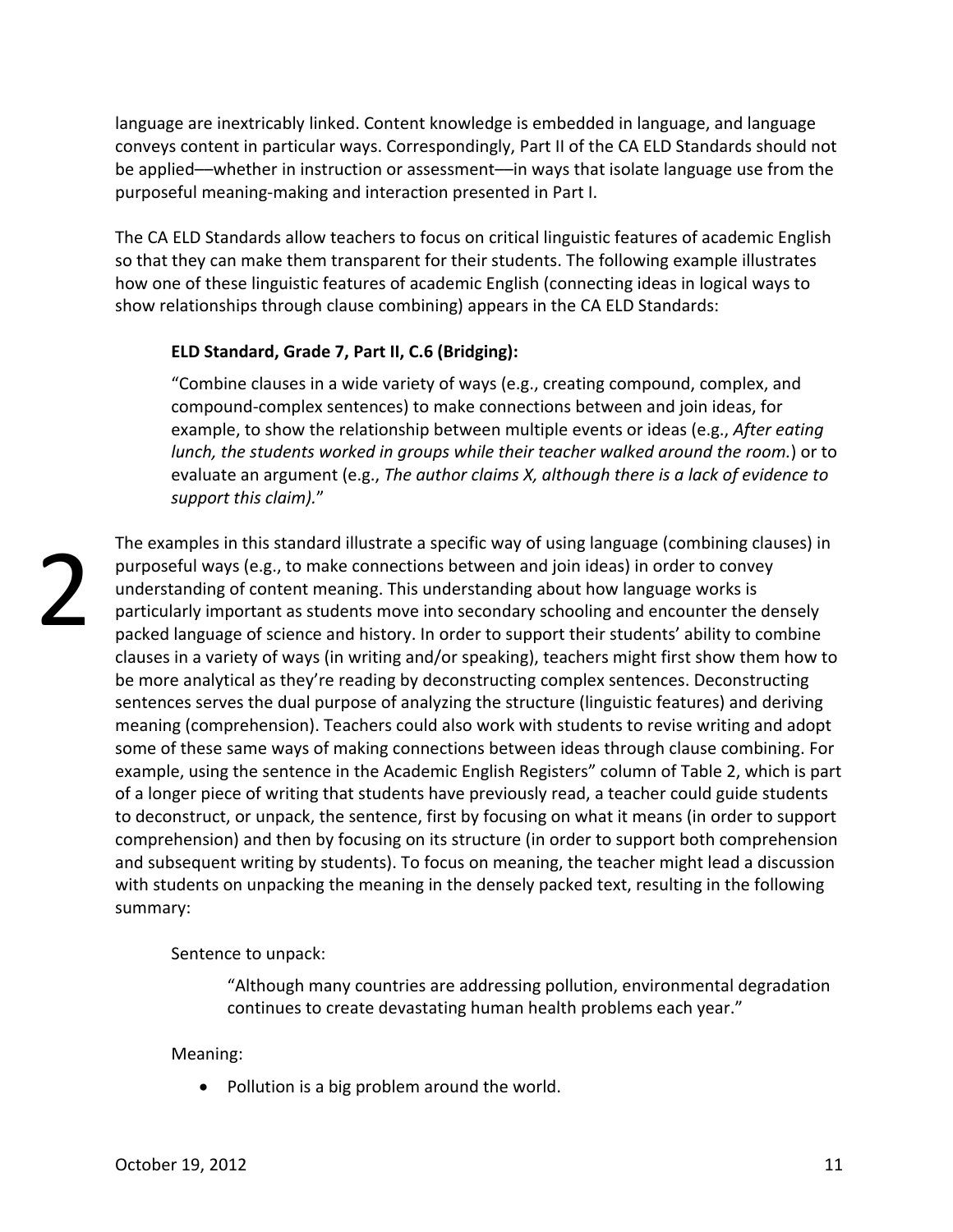- A lot of countries are doing something about pollution.
- Pollution destroys the environment.
- The ruined environment leads to health problems in people.
- $\bullet$  The health problems are still happening every year.
- $\bullet$  The health problems are really, really bad.
- Even though the countries are doing something about pollution, there are still problems.

This focus on meaning is essential since the goal of close reading is to derive meaning. However, a strategic instructional focus on sentence and clause structure from time to time serves to help students read more closely and analytically in order to derive meaning from densely packed texts. Table 3 shows one way a teacher might begin to show students how to deconstruct the sentence with a focus on both structure and meaning.

| Structure:<br>Type of clause and how I know                                                                   | Text:<br><b>Broken into clauses</b>                                                              | <b>Meaning:</b><br>What it means                                                                                                                                                                               |
|---------------------------------------------------------------------------------------------------------------|--------------------------------------------------------------------------------------------------|----------------------------------------------------------------------------------------------------------------------------------------------------------------------------------------------------------------|
| Dependent<br>It starts with "although," so it can't<br>stand on its own.<br>It "depends" on the other clause. | Although many countries are<br>addressing pollution,                                             | The clause is giving credit to a lot of<br>countries for doing something<br>about pollution.<br>But using the word "although" tells<br>me that the rest of the sentence is<br>going to show that's not enough. |
| Independent<br>It can stand on its own, even if I<br>take the other clause away.                              | environmental degradation<br>continues to create devastating<br>human health problems each year. | The clause has the most important<br>information.<br>Pollution keeps hurting a lot of<br>people every year all over the<br>world.                                                                              |

#### **Table 3: Sentence Deconstruction Focusing on Structure and Meaning**

These examples illustrate some of the many ways that teachers can support their EL students to better understand the densely packed texts they encounter in school by helping them to become more analytical about how sentences and clauses are constructed. The techniques can be used in a variety of flexible ways. For example, in high school, ELD and content teachers could work together to collaboratively identify densely packed sentences in academic subject matter texts being used, sentences that could make it difficult for students to understand the content knowledge being presented. During ELD instruction, the ELD teacher could support EL students to manage these language challenges and better comprehend these texts by guiding them to unpack these densely packed sentences, focusing on both structure and meaning. When appropriate, content teachers in secondary settings could also strategically show their students how to unpack sentences in the texts being used. Elementary teachers, who typically teach both core content and ELD, could choose when it would be most appropriate to teach their EL students how to unpack sentences – during designated ELD, during content instruction, or both. In each of these scenarios, when students are provided with opportunities to learn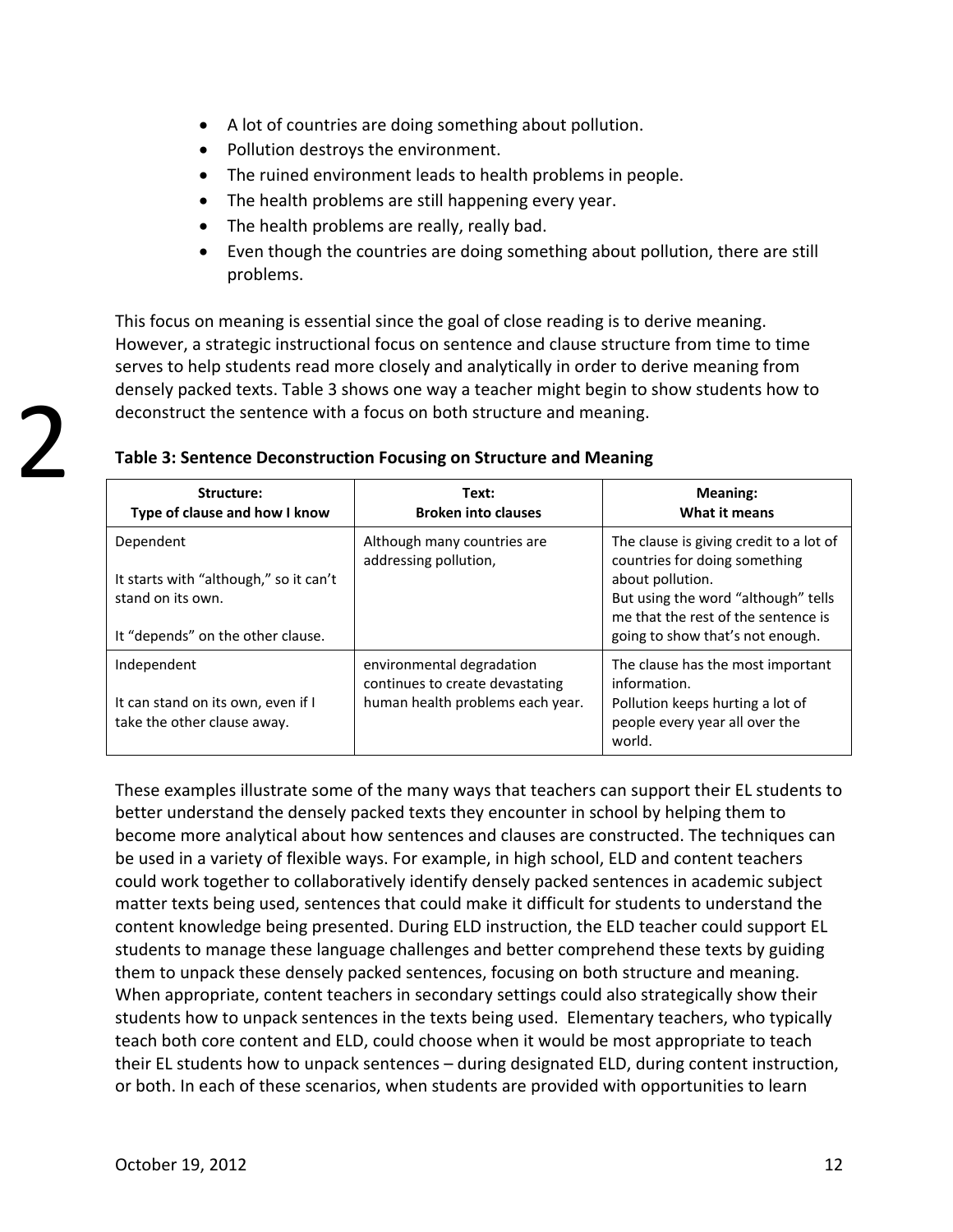about and discuss how sentences and clauses are structured to make meaning, they develop a more analytical stance when reading their academic texts. These practices allow teachers to have conversations with their students about both the meaning and the form of language in engaging ways that move beyond simply identifying parts of speech or types of sentences.

#### *Phrase Level Understandings*

Similarly, teachers can show students how to unpack expanded noun phrases. Simply put, expanded noun phrases consist of a head noun with pre- and post-modifiers (words that come before and after the head noun). In the following example, the head noun is bolded, and the modifiers are added incrementally to expand the noun phrase:

**frog**  $\rightarrow$  That **frog**  $\rightarrow$  That green **frog**  $\rightarrow$  That fat green **frog**  $\rightarrow$  That very fat green **frog**  $\rightarrow$ That very fat green **frog** on the rock  $\rightarrow$  That very fat green **frog** on the rock with a fly in its mouth . . .

Teachers often ask their students to "add more detail" or to make their writing more interesting. Expanding noun phrases is one way to add detail and also to create precision in writing. Long noun phrases are very common in academic texts, particularly in science texts, where a great deal of content is densely packed into the noun phrase. In the following example, the expanded noun phrases are bolded, and the head nouns are underlined:

#### **NonͲnative plants** are **species introduced to California after European contact and as a direct or indirect result of human activity.<sup>14</sup>**

Unpacking the meaning from these types of long noun phrases while reading can be challenging for students. Teachers across the disciplines can help their students by showing them how to deconstruct the noun phrases to derive meaning. In secondary settings, ELD teachers might work closely with content teachers to identify long noun phrases that are critical for comprehension but that may pose challenges for EL students. During ELD instruction, the ELD teachers might show students how to identify the head noun ("plants" in the first noun phrase and "species" in the second) and then the pre-modifiers (e.g., articles, adjectives) and, finally, the post-modifiers, which are often in the form of prepositional phrases or embedded clauses. The following example shows how a teacher might represent this deconstruction:<sup>15</sup>

| Pre-modifiers | head noun | Post-modifiers                                  |
|---------------|-----------|-------------------------------------------------|
| Non-native    | plants    |                                                 |
|               | species   | introduced to California after European contact |

Students will notice that the first expanded noun phrase ("non-native plants") is relatively easy to identify and replicate. However, the second noun phrase is quite a bit longer and more challenging to unpack. This is the challenge EL students face in comprehending their texts, and showing them how to unpack the meaning through a focus on the structure of the noun phrase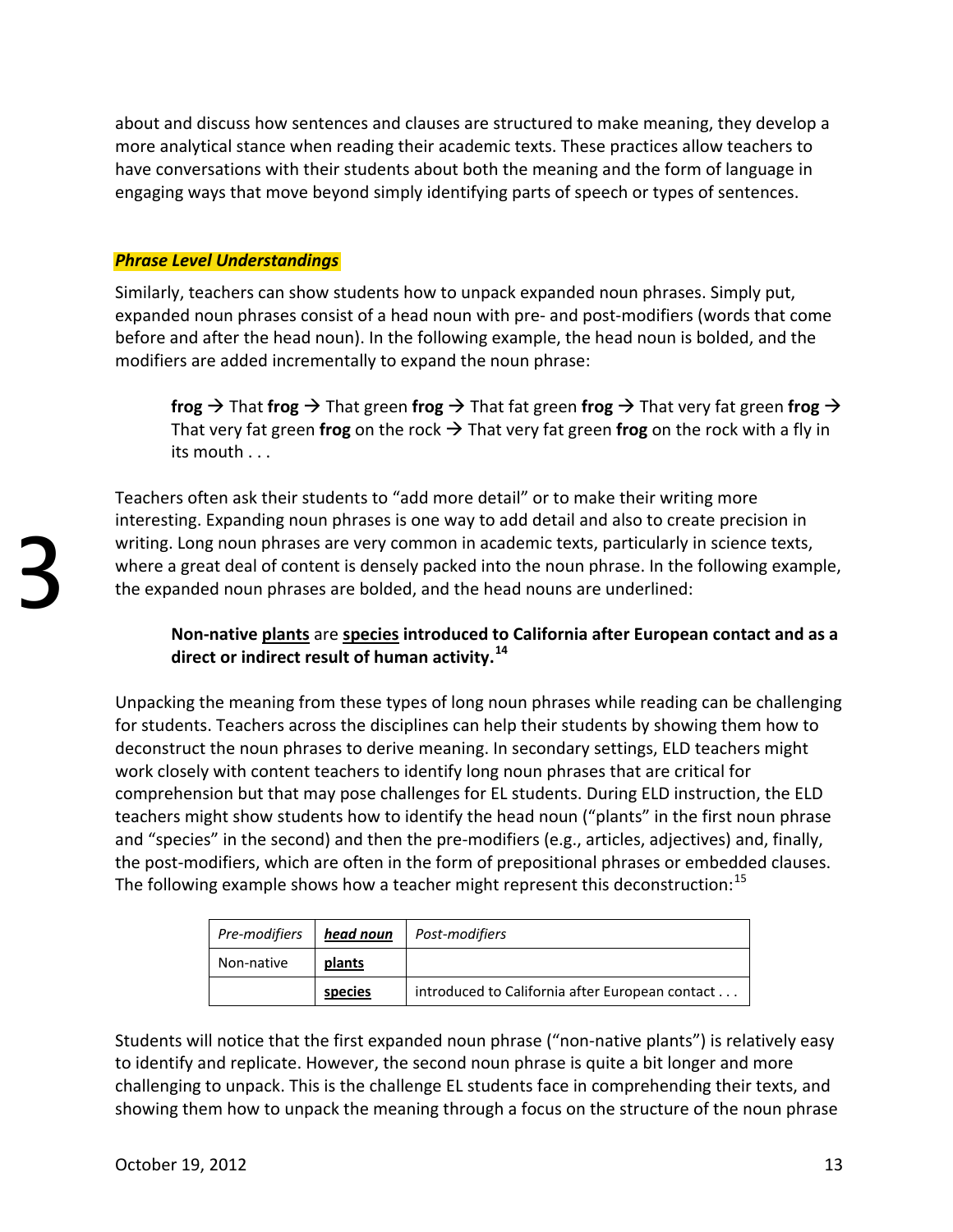3

4

can aid comprehension. This type of deconstructive activity can be extended by identifying types of pre- and post-modifiers (e.g., adjectives, embedded clauses, prepositional phrases). Teachers can also create activities for students to expand noun phrases in meaningful ways and discuss how using specific modifiers create different types of meaning. These practices of deconstructing and then constructing long noun phrases in purposeful ways, all the while keeping a sharp focus on meaning, can be implemented in strategic ways by both content and ELD teachers in secondary settings and by elementary teachers who teach both core content and ELD in self-contained classroom settings; at the elementary level grade level teams could work collaboratively to address content and ELD.

#### *Word Level Understandings*

*Nominalization*: In addition to learning the meanings of and using general academic and domain-specific vocabulary<sup>16</sup> in context, as students progress into secondary schooling, they will encounter a special kind of language resource called *nominalization*. One of the prominent features of academic texts is that they are densely packed with meaning. Nominalization is one linguistic resource that helps to achieve this density, as well as to make texts more cohesive. A simple type of nominalization that is relatively straightforward is when a verb is transformed into a noun or noun phrase (e.g., They *destroyed* the rain forest.  $\rightarrow$  The *destruction* of the rainforest  $\dots$ ). Sometimes, adjectives are nominalized as well (e.g., *strong*  $\rightarrow$  *strength*, *different*  $\rightarrow$  *difference*). Additional examples of how verbs are transformed into nouns include:

| <b>Verb</b> | →             | Noun        |
|-------------|---------------|-------------|
| develop     | $\rightarrow$ | development |
| grow        | →             | growth      |
| dense       | $\rightarrow$ | density     |
| interact    | →             | interaction |

Sometimes nominalization collapses an entire clause or even multiple clauses into nouns or noun phrases. For example, in conversational language, a student might say, "The ranchers came to the rainforest, and they cut down a lot of trees. The next year, the river flooded everything." Nominalization allows writers/speakers to densely pack these three clauses into one, achieving a more academic register: "The *destruction* of the rainforest led to *widespread flooding*." Also note how the nominalized subject of the example sentence ("destruction") hides the agents involved in the act, which is characteristic of history texts and a common reason for using nominalization in history.

At the text level, this collapsing of entire clauses through nominalization helps to create cohesion in texts and also contributes to the lexical density (percentage of content words to total words) of academic texts by condensing larger chunks of information into single words or phrases, often through summarizing nouns (e.g., *this event*, *the problem*). By turning actions into things, nominalization allows writers/speakers to create abstractions, condensing entire events, theories, and concepts into nouns and noun phrases (e.g., *democracy*, *photosynthesis*, *the symbolic presence of children in the scene*, *the disappearance of native languages*). This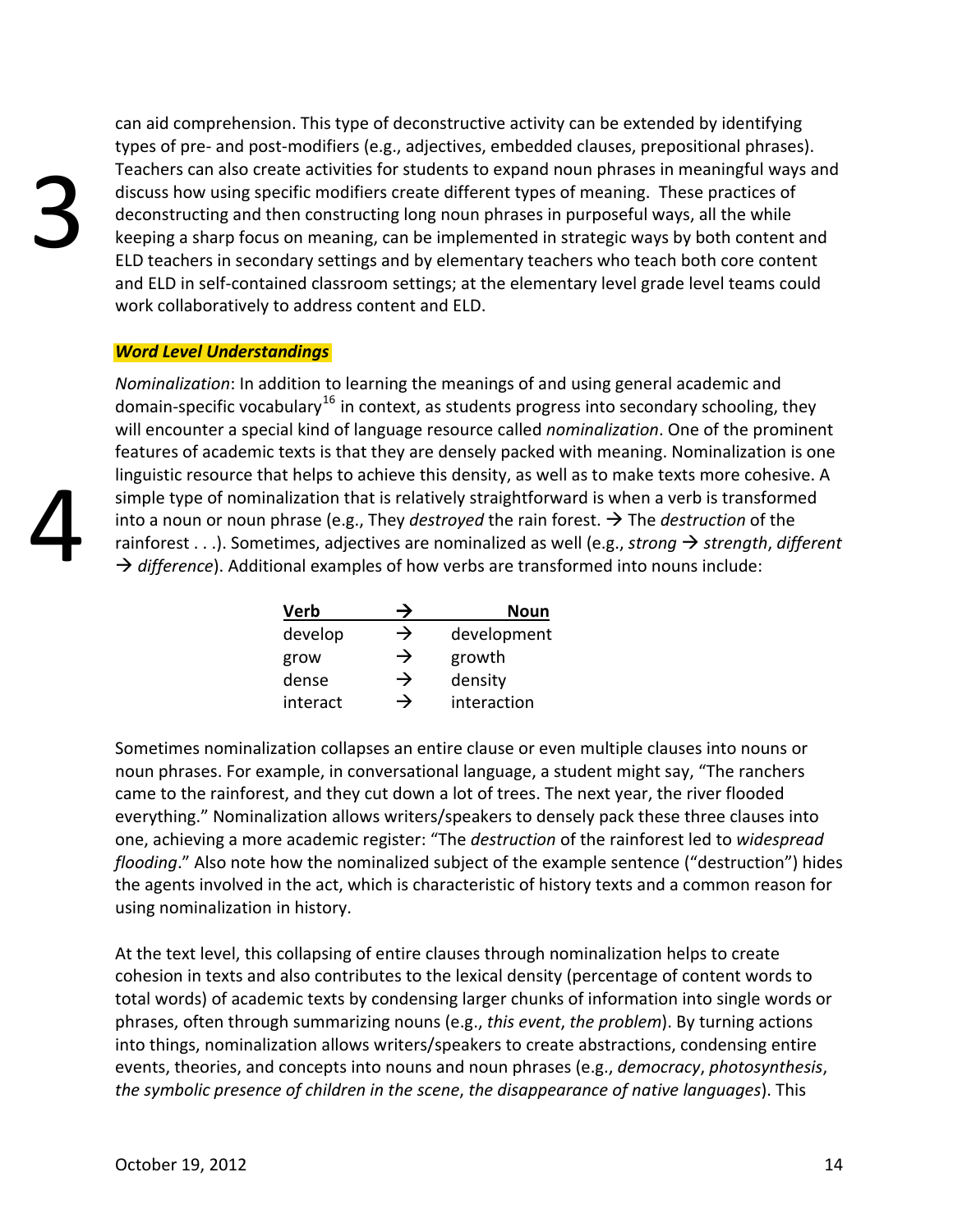allows writers and speakers to create relationships between the abstractions, develop arguments with them, and evaluate them.

Secondary ELD teachers can support content teachers to raise students' awareness of how nominalization works in academic texts to achieve specific purposes. They can develop opportunities during ELD instruction for students to identify nominalization in the texts they are reading in their content classes, discuss how nominalization conveys meaning (and how it is different from everyday language), and practice using their growing understanding of nominalization when writing texts such as arguments or explanations for their content classes. In this way, students can learn to be more analytical when reading and also develop new ways of conveying their ideas and structuring their texts in more academic ways. Secondary content teachers and elementary teachers who teach the intermediate grades can also use their understanding of nominalization to build their EL students' awareness of and proficiency in using nominalization.

Part II of the CA ELD Standards provides a framework for teachers to design these types of activities and talk with their students about how English works. The underlying purpose of Part II is, therefore, to support teachers' efforts to ensure that all EL students develop the ability to:

- a) comprehend the disciplinary texts they read, view, or listen to by thinking about how the language is used in the texts to convey meaning; and
- b) meet academic discourse demands within disciplines when writing, speaking, and creating texts by making conscious and informed choices about the linguistic resources they use.

### **Organization of the California English Language Development Standards Part II: Learning About How English Works**

Part II of the CA ELD Standards: Learning About How English Works identifies key language demands in the Common Core State Standards, as well as those in academic English texts, that may present particular challenges to EL students as they develop academic English across the disciplines. Research has demonstrated that identifying these linguistic challenges and attending to them in meaningful ways through instruction can help ELs develop proficiency with academic English.<sup>17</sup>

The language demands that are featured prominently and repeatedly in the Common Core State Standards are grouped together and represented by key language processes: structuring cohesive texts, expanding and enriching ideas, and connecting and condensing ideas. These language processes are further unpacked into numbered strands as follows:

- A. Structuring Cohesive Texts
	- 1. Understanding text structure
	- 2. Understanding cohesion
- B. Expanding and Enriching Ideas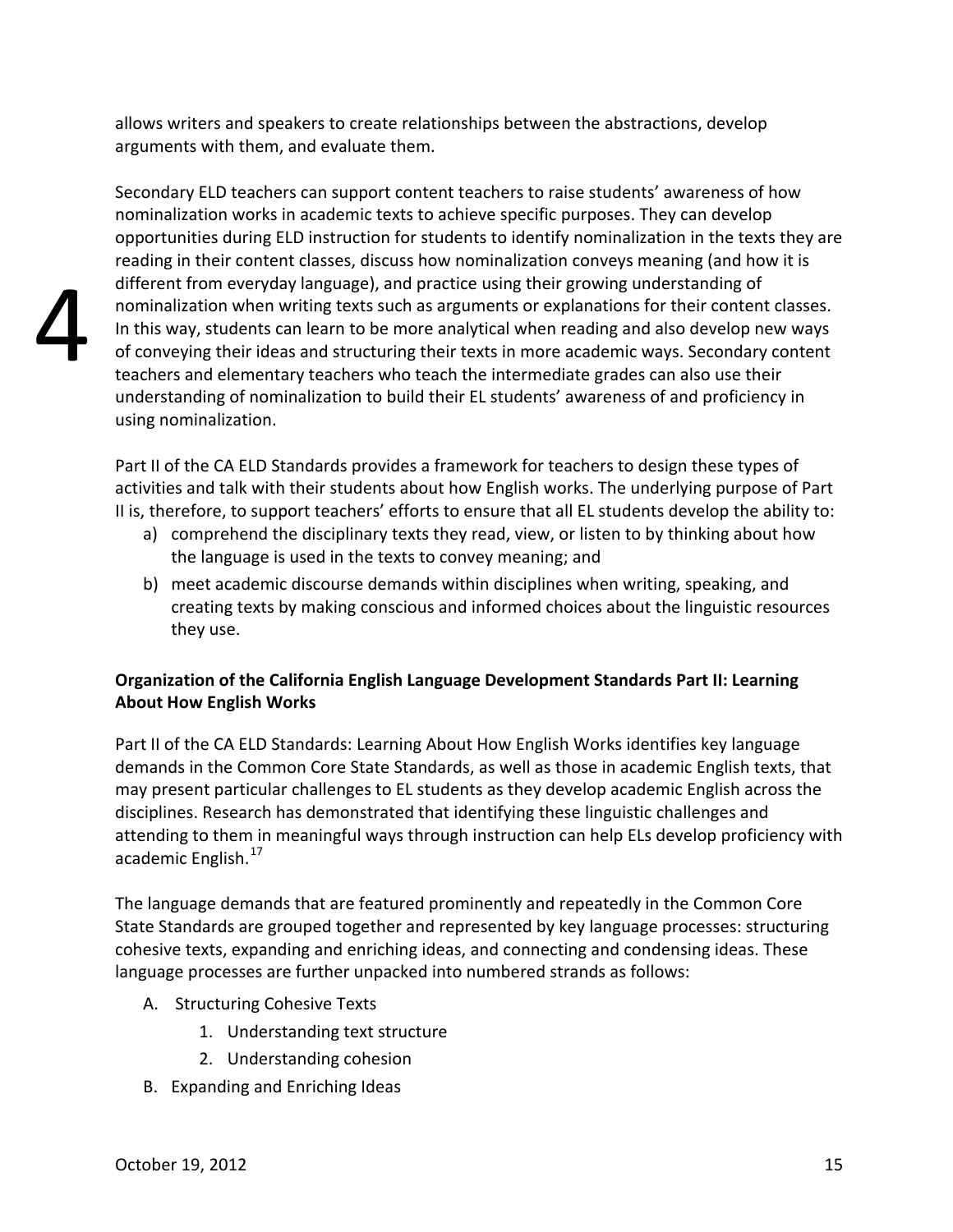- 3. Using verbs and verb phrases
- 4. Using nouns and noun phrases
- 5. Modifying to add details
- C. Connecting and Condensing Ideas
	- 6. Connecting ideas
	- 7. Condensing ideas

Part II of the ELD Standards provides guidance to teachers on intentionally, strategically, and judiciously addressing the language demands in the Common Core State Standards and in the texts used in instruction. Table 4 provides an example of how multiple Common Core State Standards across the domains correspond with the CA ELD Standards in Part II: Learning About How English Works.

| <b>Grade 5 CA Common Core State</b><br><b>Standards</b>             | Grade 5 CA ELD Standards Part II: Learning About How English Works<br><b>Structuring Cohesive Texts, Strands 1 &amp; 2</b> |                             |                            |
|---------------------------------------------------------------------|----------------------------------------------------------------------------------------------------------------------------|-----------------------------|----------------------------|
| RL.5.5 Explain how a series of<br>chapters, scenes, or stanzas fits | <b>Emerging</b>                                                                                                            | <b>Expanding</b>            | <b>Bridging</b>            |
| together to provide the overall                                     | 1. Understanding text                                                                                                      | 1. Understanding text       | 1. Understanding text      |
| structure of a particular story,                                    | structure                                                                                                                  | structure                   | structure                  |
| drama, or poem.                                                     | Apply basic                                                                                                                | Apply growing               | Apply increasing           |
|                                                                     | understanding of how                                                                                                       | understanding of how        | understanding of how       |
| RI.5.5 Compare and contrast the                                     | different text types are                                                                                                   | different text types are    | different text types are   |
| overall structure (e.g.,                                            | organized to express                                                                                                       | organized to express        | organized to express       |
| chronology, comparison,                                             | ideas (e.g., how a story is                                                                                                | ideas (e.g., how a story is | ideas (e.g., how a         |
| cause/effect,                                                       | organized sequentially                                                                                                     | organized sequentially      | historical account is      |
| problem/solution) of events,                                        | with predictable stages                                                                                                    | with predictable stages     | organized                  |
| ideas, concepts, or information in                                  | versus how                                                                                                                 | versus how opinions/        | chronologically versus     |
| two or more texts.                                                  | opinions/arguments are                                                                                                     | arguments are               | how opinions/arguments     |
|                                                                     | organized around ideas)                                                                                                    | structured logically        | are structured logically   |
| W.5.1 Write opinion pieces on                                       | to comprehending texts                                                                                                     | around reasons and          | around reasons and         |
| topics or texts, supporting a point                                 | and writing basic texts.                                                                                                   | evidence) to                | evidence) to               |
| of view with reasons and                                            |                                                                                                                            | comprehending texts         | comprehending texts        |
| information.                                                        |                                                                                                                            | and writing texts with      | and writing cohesive       |
| a. Introduce a topic or text clearly,                               |                                                                                                                            | increasing cohesion.        | texts.                     |
| state an opinion, and create an                                     |                                                                                                                            |                             |                            |
| organizational structure in which                                   | 2. Understanding                                                                                                           | 2. Understanding            | 2. Understanding           |
| ideas are logically grouped                                         | cohesion                                                                                                                   | cohesion                    | cohesion                   |
| c. Link opinion and reasons using                                   | a) Apply basic                                                                                                             | a) Apply growing            | a) Apply increasing        |
| words, phrases, and clauses (e.g.,                                  | understanding of                                                                                                           | understanding of            | understanding of           |
| consequently, specifically).                                        | language resources for                                                                                                     | language resources that     | language resources that    |
| d. Provide a concluding statement                                   | referring the reader back                                                                                                  | refer the reader back or    | refer the reader back or   |
| or section related to the opinion                                   | or forward in text (e.g.,                                                                                                  | forward in text (e.g., how  | forward in text (e.g., how |
| presented.                                                          | how pronouns refer back                                                                                                    | pronouns or synonyms        | pronouns, synonyms, or     |
| (See similar cohesion                                               | to nouns in text) to                                                                                                       | refer back to nouns in      | nominalizations refer      |
| expectations in W.5.2 and W.5.3.)                                   | comprehending texts                                                                                                        | text) to comprehending      | back to nouns in text) to  |
|                                                                     | and writing basic texts.                                                                                                   | texts and writing texts     | comprehending texts        |

#### **Table 4: Correspondence of Grade 5 Common Core State Standards and CA ELD Standards**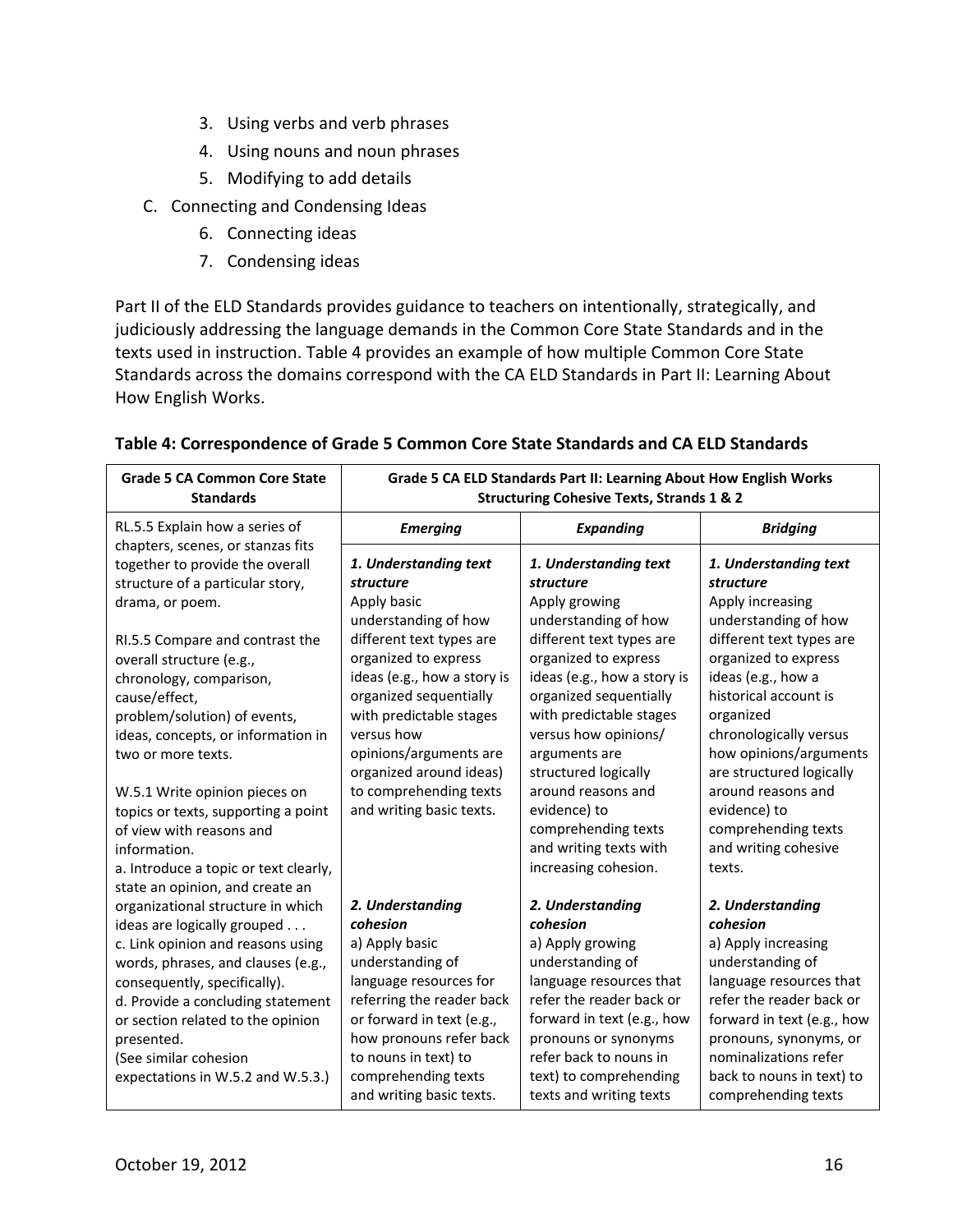| <b>Grade 5 CA Common Core State</b><br><b>Standards</b>                                                                                                                                                                                                                                                                                                                                                                                                                                                                                                                          | Grade 5 CA ELD Standards Part II: Learning About How English Works<br><b>Structuring Cohesive Texts, Strands 1 &amp; 2</b>                                                                                                                                               |                                                                                                                                                                                                                                                                                                                                   |                                                                                                                                                                                                                                                                                                                                                              |  |
|----------------------------------------------------------------------------------------------------------------------------------------------------------------------------------------------------------------------------------------------------------------------------------------------------------------------------------------------------------------------------------------------------------------------------------------------------------------------------------------------------------------------------------------------------------------------------------|--------------------------------------------------------------------------------------------------------------------------------------------------------------------------------------------------------------------------------------------------------------------------|-----------------------------------------------------------------------------------------------------------------------------------------------------------------------------------------------------------------------------------------------------------------------------------------------------------------------------------|--------------------------------------------------------------------------------------------------------------------------------------------------------------------------------------------------------------------------------------------------------------------------------------------------------------------------------------------------------------|--|
| W.5.4 Produce clear and coherent<br>writing (including multiple<br>paragraph texts) in which the<br>development and organization<br>are appropriate to task, purpose,<br>and audience<br>W.5.5 With guidance and support<br>from peers and adults, develop<br>and strengthen writing as needed<br>by planning, revising, editing,<br>rewriting, or trying a new<br>approach.<br>SL.5.4 Report on a topic or text or<br>present an opinion, sequencing<br>ideas logically<br>a. Plan and deliver an opinion<br>speech that: states an opinion,<br>logically sequences evidence to | b) Apply basic<br>understanding of how<br>ideas, events, or reasons<br>are linked throughout a<br>text using a select set of<br>everyday connecting<br>words or phrases (e.g.,<br>first/next, at the<br>beginning) to<br>comprehending texts<br>and writing basic texts. | with increasing cohesion.<br>b) Apply growing<br>understanding of how<br>ideas, events, or reasons<br>are linked throughout a<br>text using a variety of<br>connecting words or<br>phrases (e.g., for<br>example, in the first<br>place, as a result) to<br>comprehending texts<br>and writing texts with<br>increasing cohesion. | and writing cohesive<br>texts.<br>b) Apply increasing<br>understanding of how<br>ideas, events, or reasons<br>are linked throughout a<br>text using an increasing<br>variety of academic<br>connecting and<br>transitional words or<br>phrases (e.g.,<br>consequently,<br>specifically, however) to<br>comprehending texts<br>and writing cohesive<br>texts. |  |
| support the speaker's position,<br>uses transition words to<br>effectively link opinions and<br>evidence (e.g., consequently and<br>therefore)                                                                                                                                                                                                                                                                                                                                                                                                                                   |                                                                                                                                                                                                                                                                          |                                                                                                                                                                                                                                                                                                                                   |                                                                                                                                                                                                                                                                                                                                                              |  |
| L.5.1 Demonstrate command of<br>the conventions of standard<br>English grammar and usage when<br>writing or speaking                                                                                                                                                                                                                                                                                                                                                                                                                                                             |                                                                                                                                                                                                                                                                          |                                                                                                                                                                                                                                                                                                                                   |                                                                                                                                                                                                                                                                                                                                                              |  |
| L.5.3 Use knowledge of language<br>and its conventions when writing,<br>speaking, reading, or listening                                                                                                                                                                                                                                                                                                                                                                                                                                                                          |                                                                                                                                                                                                                                                                          |                                                                                                                                                                                                                                                                                                                                   |                                                                                                                                                                                                                                                                                                                                                              |  |

By design, multiple Common Core State Standards across several domains correlate with a single CA ELD Standard strand, and multiple CA ELD Standard strands correspond with the same Common Core State Standards. This "many-to-many" correspondence is explicitly shown on each page of each grade level's CA ELD Standards. This is seen in the following example from grade 5: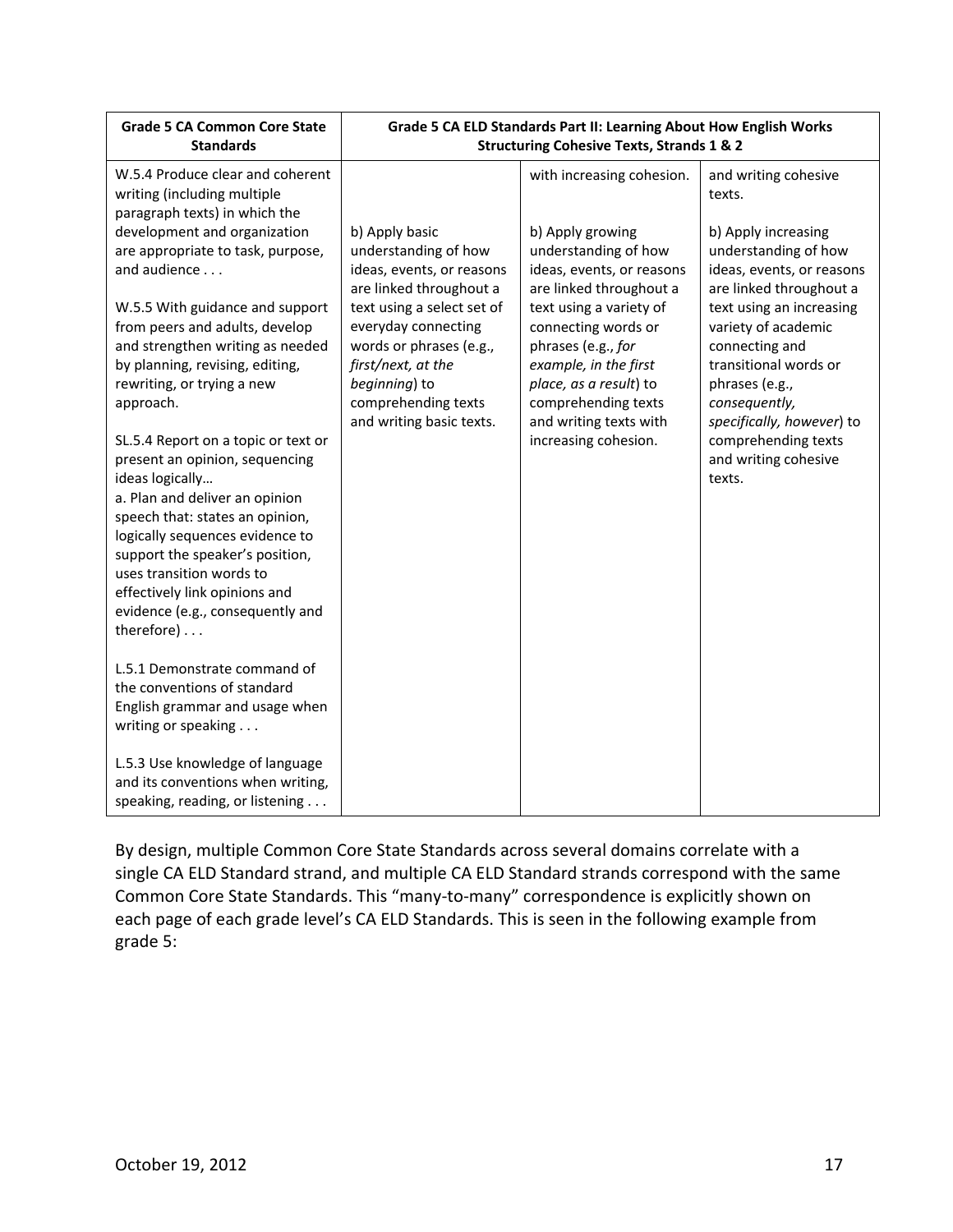|  | California English Language Development Standards for Grade 5 |
|--|---------------------------------------------------------------|
|--|---------------------------------------------------------------|

| Section 2: Elaboration on Critical Principles for Developing Language & Cognition in Academic Contexts<br>Part II: Learning About How English Works                                                                                                                                                                                                                                                                                                                                                                                                                                                                                                                                                                                                                                                                                                                                                                                                                                                                                                                                           |                                              |                                                                                                                                                                                                                                                                                                                                                                                                                                                                                                                                                                                                                                                                                                                                                                                                                                                     |                                                                                                                                                                                                                                                                                                                                                                                                                                                                                                                                                                                                                                                                                                                                                                                                                                                                                                                                                                          |                                                                                                                                                                                                                                                                                                                                                                                                                                                                                                                                                                                                                                                                                                                                                                                                                                                                                                                                                                |
|-----------------------------------------------------------------------------------------------------------------------------------------------------------------------------------------------------------------------------------------------------------------------------------------------------------------------------------------------------------------------------------------------------------------------------------------------------------------------------------------------------------------------------------------------------------------------------------------------------------------------------------------------------------------------------------------------------------------------------------------------------------------------------------------------------------------------------------------------------------------------------------------------------------------------------------------------------------------------------------------------------------------------------------------------------------------------------------------------|----------------------------------------------|-----------------------------------------------------------------------------------------------------------------------------------------------------------------------------------------------------------------------------------------------------------------------------------------------------------------------------------------------------------------------------------------------------------------------------------------------------------------------------------------------------------------------------------------------------------------------------------------------------------------------------------------------------------------------------------------------------------------------------------------------------------------------------------------------------------------------------------------------------|--------------------------------------------------------------------------------------------------------------------------------------------------------------------------------------------------------------------------------------------------------------------------------------------------------------------------------------------------------------------------------------------------------------------------------------------------------------------------------------------------------------------------------------------------------------------------------------------------------------------------------------------------------------------------------------------------------------------------------------------------------------------------------------------------------------------------------------------------------------------------------------------------------------------------------------------------------------------------|----------------------------------------------------------------------------------------------------------------------------------------------------------------------------------------------------------------------------------------------------------------------------------------------------------------------------------------------------------------------------------------------------------------------------------------------------------------------------------------------------------------------------------------------------------------------------------------------------------------------------------------------------------------------------------------------------------------------------------------------------------------------------------------------------------------------------------------------------------------------------------------------------------------------------------------------------------------|
| <b>Texts and Discourse in Context</b>                                                                                                                                                                                                                                                                                                                                                                                                                                                                                                                                                                                                                                                                                                                                                                                                                                                                                                                                                                                                                                                         | English Language Development Level Continuum |                                                                                                                                                                                                                                                                                                                                                                                                                                                                                                                                                                                                                                                                                                                                                                                                                                                     |                                                                                                                                                                                                                                                                                                                                                                                                                                                                                                                                                                                                                                                                                                                                                                                                                                                                                                                                                                          |                                                                                                                                                                                                                                                                                                                                                                                                                                                                                                                                                                                                                                                                                                                                                                                                                                                                                                                                                                |
| Part II, strands 1-2 Corresponding Common<br><b>Core State Standards for English Language</b><br>Arts:<br>RL.5.5; RI.5.5; W.5.1-5; SL.5.4<br>1.<br>RL.5.5; RI.5.5; W.5.1-4; SL.5.4; L.5.1,3<br>Purposes for using language include:<br>Describing, entertaining, informing,<br>interpreting, analyzing, recounting,<br>explaining, persuading, negotiating,<br>justifying, evaluating, etc.<br><b>Text types include:</b><br>Informational text types include:<br>description (e.g., science log entry);<br>procedure (e.g., how to solve a mathematics<br>problem); recount (e.g., autobiography,<br>science experiment results); information<br>report (e.g., science or history report);<br>explanation (e.g., how or why something<br>happened); exposition (e.g., opinion);<br>response (e.g., literary analysis); etc.<br>Literary text types include:<br>stories (e.g., fantasy, legends, fables); drama<br>(e.g., readers' theater); poetry; retelling a<br>story; etc.<br><b>Audiences include:</b><br>Peers (one-to-one)<br>Small group (one-to-group)<br>Whole group (one-to-many) | <b>Cohesive Texts</b><br>A. Structuring      | 1. Understanding text structure<br>Apply basic understanding of how<br>different text types are organized to<br>express ideas (e.g., how a narrative is<br>organized sequentially with<br>predictable stages versus how<br>opinions/arguments are organized<br>around ideas) to comprehending texts<br>and writing basic texts.<br>2. Understanding cohesion<br>a) Apply basic understanding of<br>language resources for referring the<br>reader back or forward in text (e.g.,<br>how pronouns refer back to nouns in<br>text) to comprehending texts and<br>writing basic texts.<br>b) Apply basic understanding of how<br>ideas, events, or reasons are linked<br>throughout a text using a select set of<br>everyday connecting words or phrases<br>(e.g., first/next, at the beginning) to<br>comprehending texts and writing basic<br>texts. | 1. Understanding text structure<br>Apply growing understanding of how<br>different text types are organized to<br>express ideas (e.g., how a narrative is<br>organized sequentially with<br>predictable stages versus how<br>opinions/arguments are structured<br>logically around reasons and<br>evidence) to comprehending texts<br>and writing texts with increasing<br>cohesion.<br>2. Understanding cohesion<br>a) Apply growing understanding of<br>language resources for referring the<br>reader back or forward in text (e.g.,<br>how pronouns or synonyms refer<br>back to nouns in text) to<br>comprehending texts and writing<br>texts with increasing cohesion.<br>b) Apply growing understanding of<br>how ideas, events, or reasons are<br>linked throughout a text using a<br>variety of connecting words or<br>phrases (e.g., for example, in the first<br>place, as a result) to comprehending<br>texts and writing texts with increasing<br>cohesion. | 1. Understanding text structure<br>Apply increasing understanding of how<br>different text types are organized to<br>express ideas (e.g., how a historical<br>account is organized chronologically<br>versus how opinions/arguments are<br>structured logically around reasons and<br>evidence) to comprehending texts and<br>writing cohesive texts.<br>2. Understanding cohesion<br>a) Apply increasing understanding of<br>language resources for referring the<br>reader back or forward in text (e.g.,<br>how pronouns, synonyms, or<br>nominalizations refer back to nouns in<br>text) to comprehending texts and<br>writing cohesive texts.<br>b) Apply increasing understanding of<br>how ideas, events, or reasons are<br>linked throughout a text using an<br>increasing variety of academic<br>connecting and transitional words or<br>phrases (e.g., consequently, specifically,<br>however) to comprehending texts and<br>writing cohesive texts. |

#### **Use of the California English Language Development Standards**

As previously emphasized, the CA ELD Standards are not intended to be used as a stand-alone document. Rather, they are designed to be used in close conjunction with the Common Core State Standards, as well as other California content standards, in order to provide a robust and comprehensive instructional program for ELs. The examples provided in previous sections illustrate how designated ELD instruction in elementary and secondary settings can support the language practices found in core content curriculum and emphasize that ELD should not be provided in a manner that is disconnected or isolated from core content instruction. The focus of instruction determines the standards' role. For example, the CA ELD Standards serve as the focal standards in settings specifically designed for English language development—such as designated ELD instruction in secondary school or designated block of time for ELD in elementary school where ELs are grouped by English language proficiency level. Additionally, the CA ELD Standards are designed and intended to be used *in tandem with* other academic content standards to support ELs in mainstream academic content classrooms. Parts I, II, and III of the CA ELD Standards should be consulted and used strategically during content instruction (e.g., English language arts, science, history, mathematics) that is focused on the Common Core State Standards and other content standards that have been approved by the California State Board of Education. Applied in this way, the CA ELD Standards foster more comprehensive instruction for ELs by helping content- area teachers recognize the opportunities for language development within content instruction, and foster the language needed to engage in discipline-specific practices and to express content knowledge.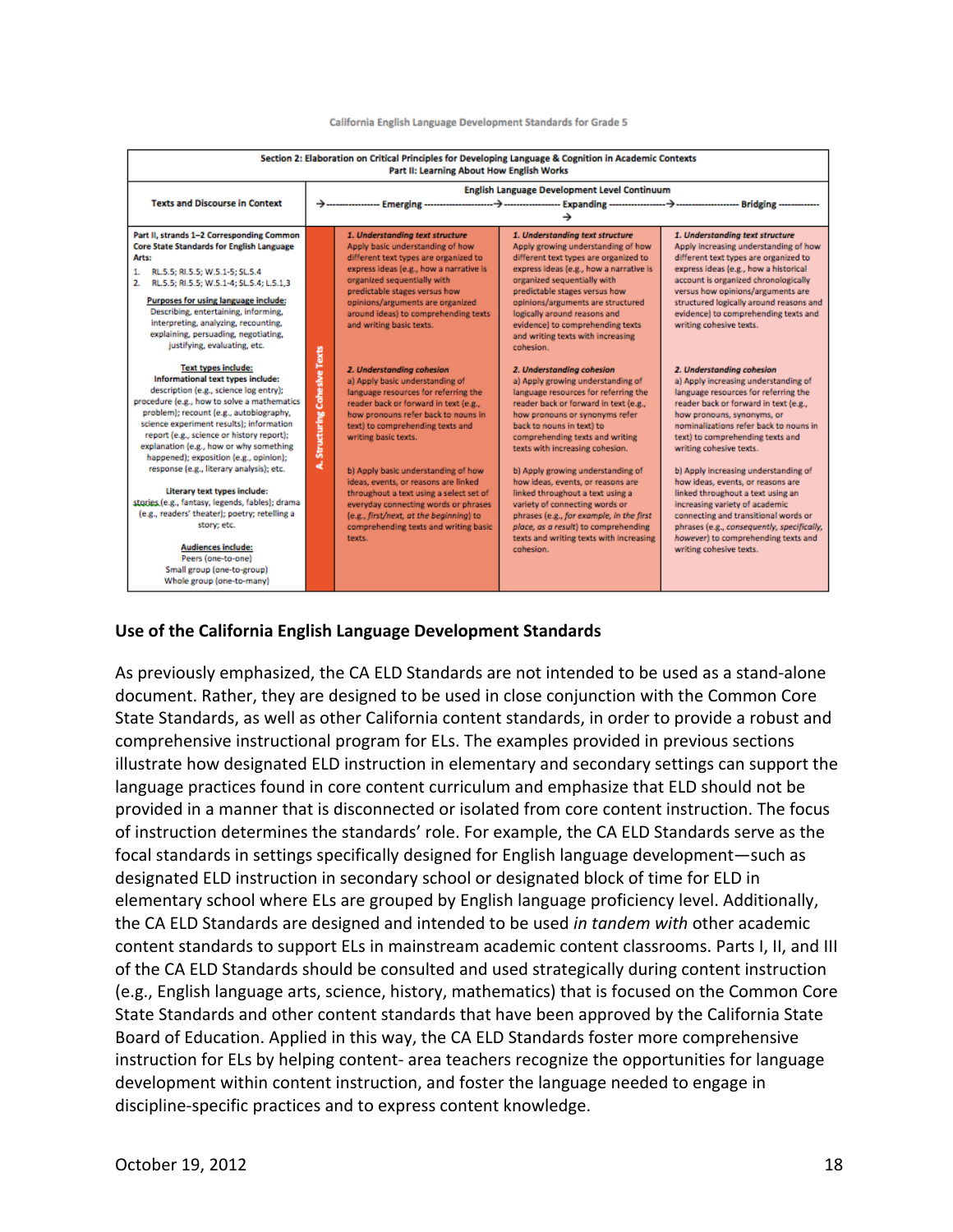Through such a coordinated application of standards, the CA ELD Standards will help California educators to support ELs to:

- 1. read, analyze, interpret, and create a variety of literary and informational text types;
- 2. develop an understanding of how language is a complex, dynamic, and social resource for making meaning;
- 3. develop an understanding of how content is organized in different text types across disciplines using text structure, language features, and vocabulary depending on purpose and audience;
- 4. become aware that different languages and varieties of English exist;
- 5. recognize their home languages and cultures as resources to value in their own right and to draw upon in order to build proficiency in English;
- 6. contribute actively to class and group discussions by asking questions, responding appropriately, and providing useful feedback;
- 7. demonstrate knowledge of content through oral presentations, writing, collaborative conversations, and multimedia; and
- 8. develop proficiency in shifting registers based on context.

This multilayered and complex undertaking requires deep commitment, collaboration among groups of educators, support for teachers to develop and refine instructional practices, and, most importantly, a sustained focus on the strengths and needs of individual ELs and a persistent belief that all ELs can achieve the highest levels of academic and linguistic excellence. Fostering the academic and linguistic development of ELs is best done in professional communities of practice, where teams of teachers work together to recognize and identify language challenges in core content, develop strategies to address these challenges, and regularly discuss student work, and reflect on the effectiveness of their instruction for student learning. This collaborative approach among teachers requires districts to adopt an appropriate paradigm of support, one in which teachers have adequate time to collaborate to develop lessons, participate in relevant, sustained professional learning where they can refine their practice, and are held accountable for implementing the practices they have been adequately supported to implement.<sup>18</sup> In such a collaborative and supportive environment, teachers are better prepared to meet the needs of their EL students, and EL students have ongoing opportunities to achieve the Common Core State Standards and the CA ELD Standards.

#### **Endnotes**

 $1$  Cummins, J. (2008). BICS and CALP: Empirical and theoretical status of the distinction. In B. Street & N. H. Hornberger (Eds.), *Encyclopedia of language and education, 2nd edition, Volume 2: Literacy* (pp. 71–83). New York, NY: Springer Science and Business Media LLC.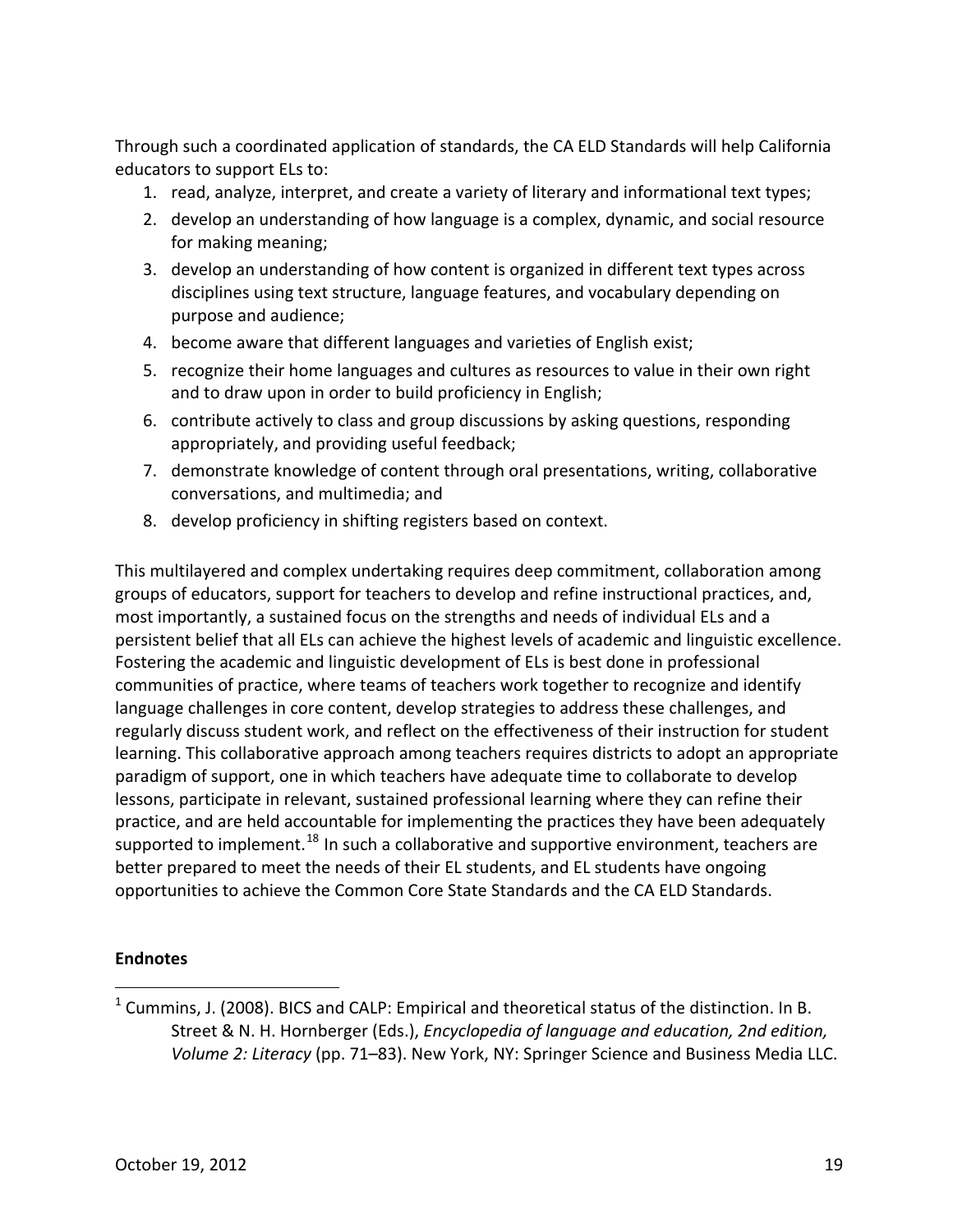$2$  The CA ELD Standards view the language that students bring to school, both their native language and different varieties of English, as resources. The English that students use with their peers or families is not "improper English" or wrong. It is appropriate for particular contexts. Being sensitive to the language resources students bring to school and discussing different ways of using English that are appropriate for different contexts can help build students' awareness of language while also validating and leveraging their knowledge and experiences.

<u> 1989 - Andrea San Andrea San Andrea San Andrea San Andrea San Andrea San Andrea San Andrea San Andrea San An</u>

- <sup>3</sup> "Register" refers to the ways in which grammatical and lexical resources are combined to meet the expectations of the context (e. g., the content area, topic, audience, and mode in which the message is conveyed). Informal registers include chatting with a friend or texting a message to a family member about a familiar topic. Formal registers include participating in a structured debate on climate change, writing an essay about a novel, engaging in a collaborative discussion about solving a math problem using mathematical terms, etc.
- <sup>4</sup> National Governors Association Center for Best Practices, Council of Chief State School Officers. (2010a). *Common core state standards for English language arts and literacy in history/social studies, science and technical subjects*: *Appendix A: Research supporting key elements of the standards and glossary of key terms*. Washington DC: Author.
- $5$  Note that complex narrative texts (e.g., those that present complex ideas with relatively familiar words and simple sentences) can also present challenges for readers.
- $6$  Carlo, M. S., August, D., McGlaughlin, B., Snow, C. E., Dressler, C., & Lippman, D. N. (2004). Closing the gap: Addressing the vocabulary needs of English-language learners in bilingual and mainstream classes. *Reading Research Quarterly, 39,* 188–215; Lesaux, N. K., Kieffer, M. J., Faller, S. E., & Kelley, J. G. (2010). The effectiveness and ease of implementation of an academic vocabulary intervention for linguistically diverse students in urban middle schools. *Reading Research Quarterly*, *45*(2), 196–228; Nagy, W., & Townsend, D. (2012). Words as tools: Learning academic vocabulary as language acquisition. *Reading Research Quarterly, 47*(1), 91–108; Silverman, R., & Crandell, J. D. (2010). Vocabulary practices in prekindergarten and kindergarten classrooms. *Reading Research Quarterly, 45*(3), 318–340; Spycher, P. (2009). Learning academic language through science in two linguistically diverse kindergarten classes. *The Elementary School Journal*, *109*(4), 359–379.
- $<sup>7</sup>$  Achugar, M., Schleppegrell, M., & Oteza, T. (2007). Engaging teachers in language analysis: A</sup> functional linguistics approach to reflective literacy. *English Teaching: Practice and Critique, 6*(2), 8–24; Aguirre-Muñoz, Z., Park, J., Amabisca, A., & Boscardin, C. (2008). Developing teacher capacity for serving ELLs' writing instructional needs: A case for systemic functional linguistics. *Bilingual Research Journal*, *31*(1/2), 295–323; Gebhard, M., & Martin, J. (2010). Grammar and literacy learning. In D. Fisher & D. Lapp (Eds.), *Handbook of research on teaching the English language arts*. Mahwah, NJ: